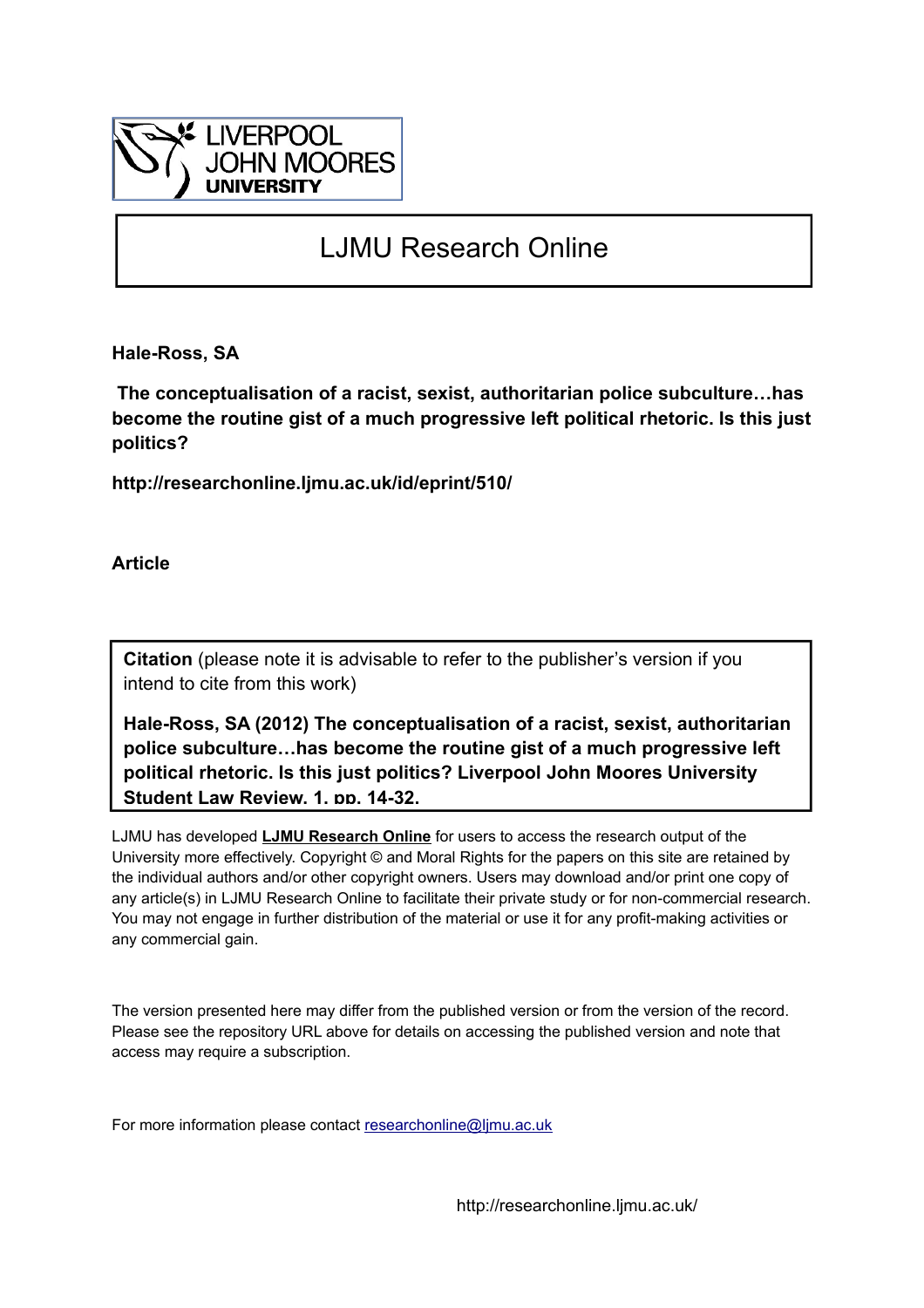The conceptualisation of a racist, sexist, authoritarian police subculture…has become the routine gist of a much progressive left political rhetoric.<sup>1</sup>

Is this just politics?

## Introduction:

This article will contrast and examine two significant historical events of the 1981 race riots and the racially motivated murder of Stephen Lawrence in 1993. Both of these events triggered the commission of public inquiries, the 1981 riots with the Scarman Inquiry and the Stephen Lawrence murder with the 1998 Macpherson Inquiry.<sup>2</sup> Both inquiries produced reports that will be analysed to consider the impact they had on changes in legislation brought about by the reports' respective recommendations, changes in police policy and if the recommendations did help to ease divisions of racial difference in UK society.

In historical terms, it is a very short period of time. What came out of this examination of the reports is that in 1981 there was a very negative view of the black community in the UK, in particular by the UK Government and senior figures in positions of power, compared to the 1999 Macpherson Report where only eighteen years later this view had dissipated within some of these powerful circles.<sup>3</sup> This will be seen from the likes of the evidence given by the former chief constable of Merseyside, Sir Kenneth Oxford to the Scarman Inquiry, in particular his negative stereotypical opinions on the population of Liverpool, especially the black community that he policed. $4$  As will be discussed, the Scarman Report was seen as no more than a political whitewash.<sup>5</sup> This is in stark contrast to the fallout from the 1999 Macpherson Report's recommendation that received complete backing, from those in senior

<sup>&</sup>lt;sup>1</sup> Keith, M. *Race, Riots and Policing.* (UCL Press 1993) p. 13<br><sup>2</sup> Scarman, Lord. *The Brixton Disorders 10-12th April 1981*. (Cmnd 8427. London: Her Majesty's Stationary Office 1981) AND; Macpherson, Lord. The Stephen Lawrence Inquiry. (Cm 4262-I, London: The Stationary Office 1999)

<sup>&</sup>lt;sup>3</sup> Reiner, R. *The Politics of the Police*. (4th Edition 2010, Oxford University Press) pp250-251; The public in general seemed shocked and appalled at the catalogue of brutality, violent racism.

<sup>&</sup>lt;sup> $\bar{a}$ </sup> Scraton, P. *Law, Order and the Authoritarian State*. (1987 Open University Press) 5 *Ibid* at p154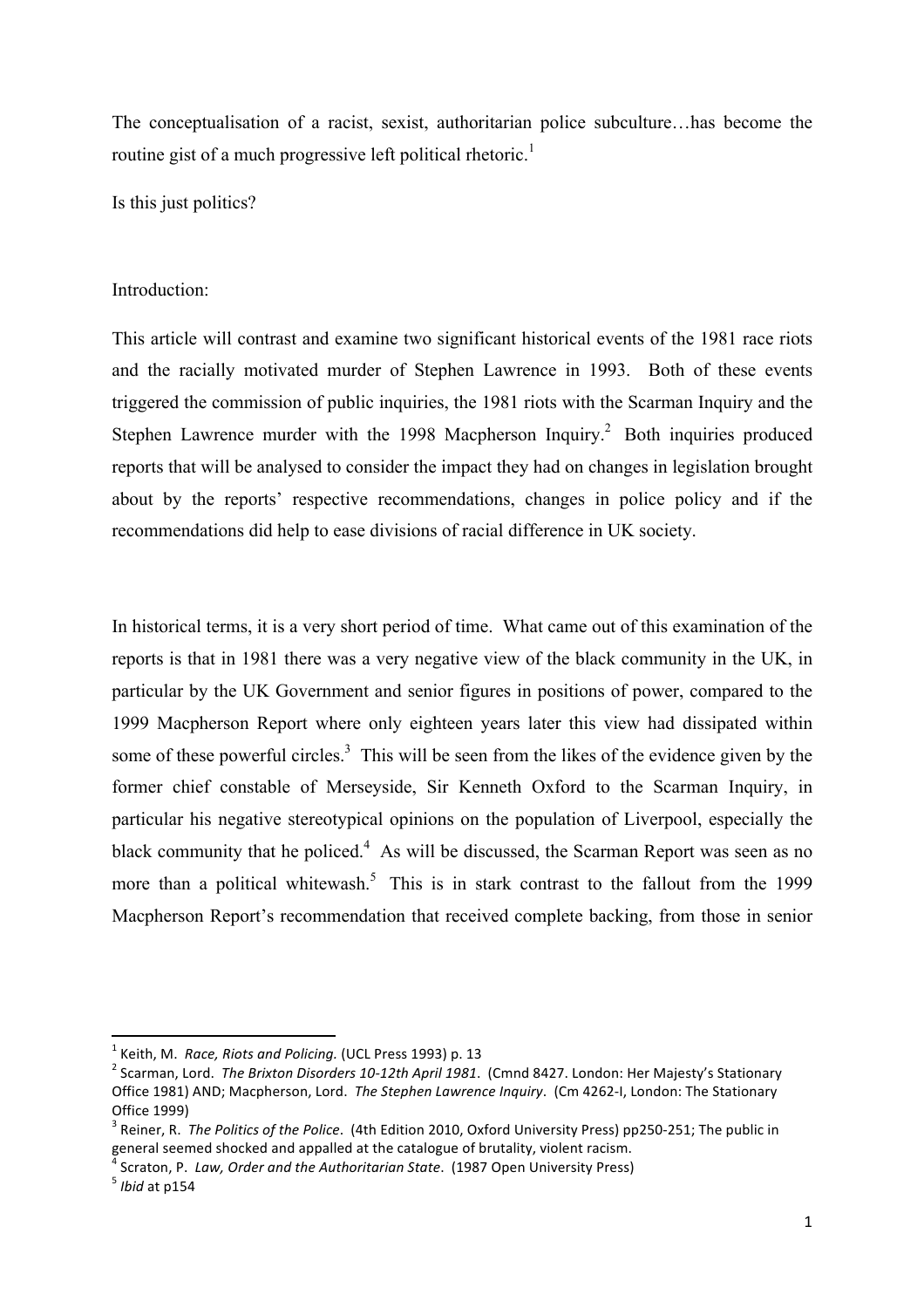political positions (although there was still a grudging and reluctant acceptance to follow these recommendations by some of the senior police figures at the time).<sup>6</sup>

The important and pertinent points from both the respective reports' recommendations examined in detail, are those that influenced changes in the law, mainly through new statutes being introduced and the impact this had not only on the policing of minority groups<sup>7</sup> but in how society perceived what factors amount to racism.<sup>8</sup> As will be shown, the Macpherson Report was instrumental in changing the definition of what amounts to acts of racism. This changed not only the criminal law, which this work mainly focuses on, but also in discrimination law covering employment and how other public agencies operate in their dealing with the wider UK society. $9$  Equally important in this analysis are the changes brought about in policing policies, as one key difference between the two reports is that Macpherson differentiates between individualised racism and institutional racism, with Macpherson concluding that the Metropolitan Police (Met) is an institutionally racist organisation.

From the examination of these two recent historical events, the findings of the 2009 Home Affairs Committee Report on the effectiveness of the changes brought about from the Macpherson Report, proved an effective method of examining how impactive the reports are in bringing about legislative and policy changes ten years on, coupled the recent news with regards the Met officers currently under suspicion of racial discrimination. One area that is examined is following the new additional accusations of corruption at the highest level, demonstrating that change has appeared to be illusory.<sup>10</sup> It will be submitted that due to such allegations that the Met withheld vital information at the time of the Macpherson Inquiry, a new Inquiry should be instigated, as requested by Doreen Lawrence.

 $6$  Hall, N., Grieve, J & Savage, S. P. Policing and the Legacy of Lawrence. (2009 Willan Publishing)

<sup>&</sup>lt;sup>7</sup> Such as the Independent Police Complaints Commission created by Part 2, s9 of the Police Reform Act 2002 <br><sup>8</sup> Supra as per; Reiner, R. *The Politics of the Police*. p250

<sup>&</sup>lt;sup>9</sup> Such as; Cable and Broadcasting Act 1984 s27; Equality Act 2006<br><sup>10</sup> Home Affairs Committee. *The Macpherson Report-Ten Years On*. (HC 427. London: The Stationary Office, 12th Report of Session 2008-2009, 2009) AND; http://www.independent.co.uk/news/media/press/levesoninquiry-report-into-corruption-by-police-and-journalists-will-be-published-imminently-7594336.html last viewed 26/04/2012@12pm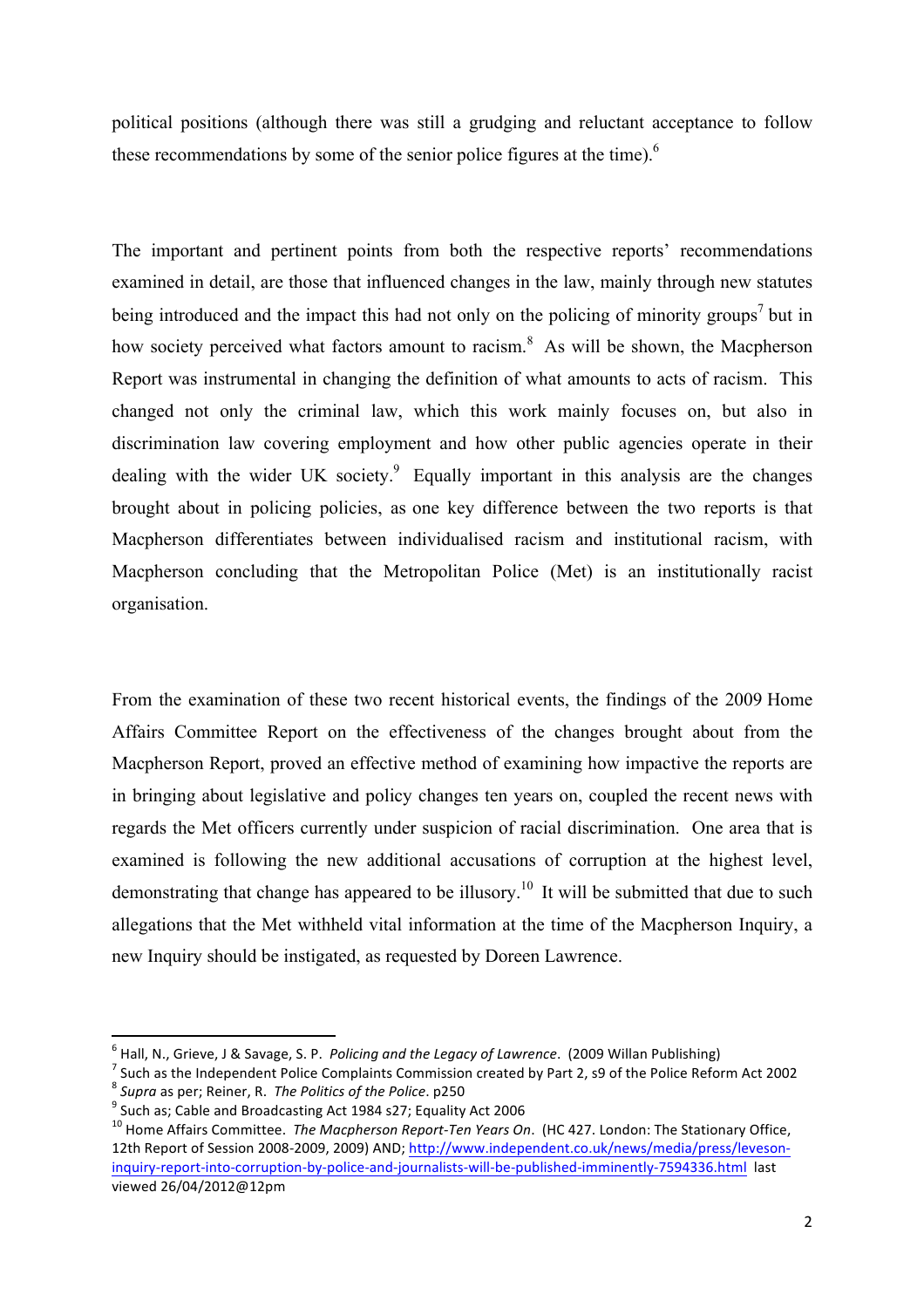Rationale:

The research project is about the institutionalisation of racism in the police and whether such findings could be linked to the left political rhetoric. Firstly, the definitions of racism will be looked in light of the current international position and nation legislation. Remaining within the ambit of criminal law, an examination of the development of legislation will show how varied the definitions afforded to racism and racially motivated crimes are. Important in the analysis is how the Scarman and Macpherson Reports differed on what factors amount to racism. Lord Scarman and Lord Macpherson Reports' will be contrasted and critiqued, with more emphasis on the latter.<sup>11</sup> This analysis is mindful that it was two distinct set of circumstances that brought about the respective reports with race riots being the trigger to commission the Scarman Report and the Stephen Lawrence murder the Macpherson Report. What is interesting to note, is how in the sixteen years in between the two Reports, it is seen within this brief historical period changes in society's views and attitudes to what amounts to racism. It will be shown however, that Scarman's Report was extremely limited in application, submitting that it was a nothing more than a political whitewash.<sup>12</sup> The new definition of institutional racism and other findings and recommendations made by Macpherson will be looked at in some depth and in relation to the Home Affairs Committee ten years on report.<sup>13</sup> Considering the recent news with this regard and further allegations of police corruption, the importance of the work done by Doreen Lawrence post the murder of her son will become evident.<sup>14</sup> Discussing the evidence given, recent news articles will show that the Met remain institutionally racist and arguably institutionally corrupt. Issues of the labelling and geographical theories will not be elaborated on in order to remain within the ambit of the article title and likewise alcohol and machismo will not be mentioned. The right wing governmental attitudes of the times, followed closely by the Met and media, will be looked at briefly so as to remain in the ambit of the title.

Methodology:

<sup>&</sup>lt;sup>11</sup> Supra as per; Scarman, Lord. The Brixton Disorders 10-12th April 1981 AND; Macpherson, Lord. The

Stephen Lawrence Inquiry.<br><sup>12</sup> Supra as per; Scraton, P. Law, Order and the Authoritarian State. (1987 Open University Press) p154<br><sup>13</sup> Supra as per; Home Affairs Committee. *The Macpherson Report-Ten Years On*<br><sup>14</sup> Supra

police-and-journalists-will-be-published-imminently-7594336.html last viewed 26/04/2012@12pm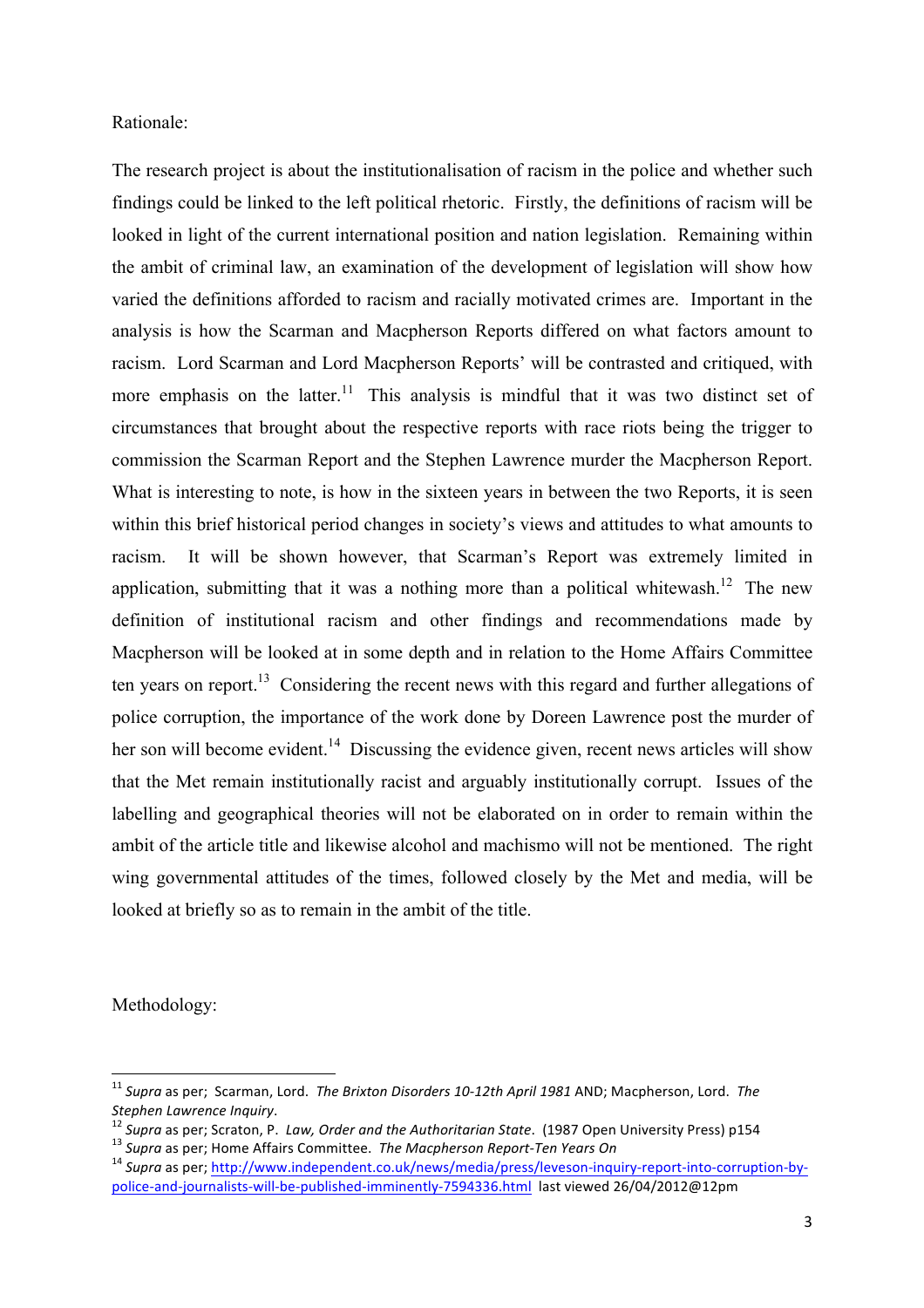The article begins by considering current legislation with a black letter law approach to find a solid definition of racism in order to see how the law and the international community afford protection to citizens. Doctrinal accounts within the Scarman and Macpherson Reports will be considered with regards to the context of racism, with more emphasis placed on the latter Report, dealing with institutionalised racism.<sup>15</sup> Historical narratives specifically from the time of the 1970's and 1980's riots will be looked at, with regards to social classification and the economic and political disenfranchisement felt by people at the time. Moreover, the historical background behind the Macpherson Report proved essential in such understanding. Socio-legal studies further this article, presenting zeitgeist situations continuing particularly when recent newspaper articles reveal the same problems are still present.<sup>16</sup> Literature found in criminology and sociology books, such as  $\text{Hall}^{17}$  and Keith<sup>18</sup> as per above and academic work completed by Foster et al<sup>19</sup> also proved most useful allowing a more reasoned structured approach to this article.

Analysis, Research Findings and Narrative:

The protection from racial discrimination for citizens in the UK found within current national legislation has somewhat evolved over time. The Race Relations Act 1965 proved rather contentious at the time due to the requirement of intent and the law was subsequently amended removing this subjective element, replacing it with objectivity.<sup>20</sup> Society in the 1960's was generally racially prejudice, evidenced by bedsits and other establishments displaying signs saying no Irish, no Blacks and no Actors, with such racist beliefs enhanced by Enoch Powell's so-called 'Rivers of Blood' speech, which was delivered to a Conservative Association meeting in Birmingham on the  $20<sup>th</sup>$  April 1968.<sup>21</sup> Powell speech was representative of the society of the day, opposing the enactment of the then Race Relations Bill.<sup>22</sup> Further amendment and replacement was fashioned by Part 3 of the Public

<sup>&</sup>lt;sup>15</sup> Supra as per; Scarman, Lord. The Brixton Disorders 10-12th April 1981 AND; Macpherson, Lord. The *Stephen Lawrence Inquiry*.<br><sup>16</sup> http://www.independent.co.uk/news/uk/crime/racism-endemic-in-met-says-lawrence-inquiry-adviser-

<sup>7624897.</sup>html?origin=internalSearch last viewed 26/04/2012@12:44<br>
<sup>17</sup> Supra as per; Hall, N., Grieve, J & Savage, S. P. *Policing and the Legacy of Lawrence*.<br>
<sup>18</sup> Supra as per;Keith, M. *Race, Riots and Policing*<br>
<sup>19</sup> S

<sup>03/05/2012@4</sup>pm

 $\frac{22}{1}$ *ibid*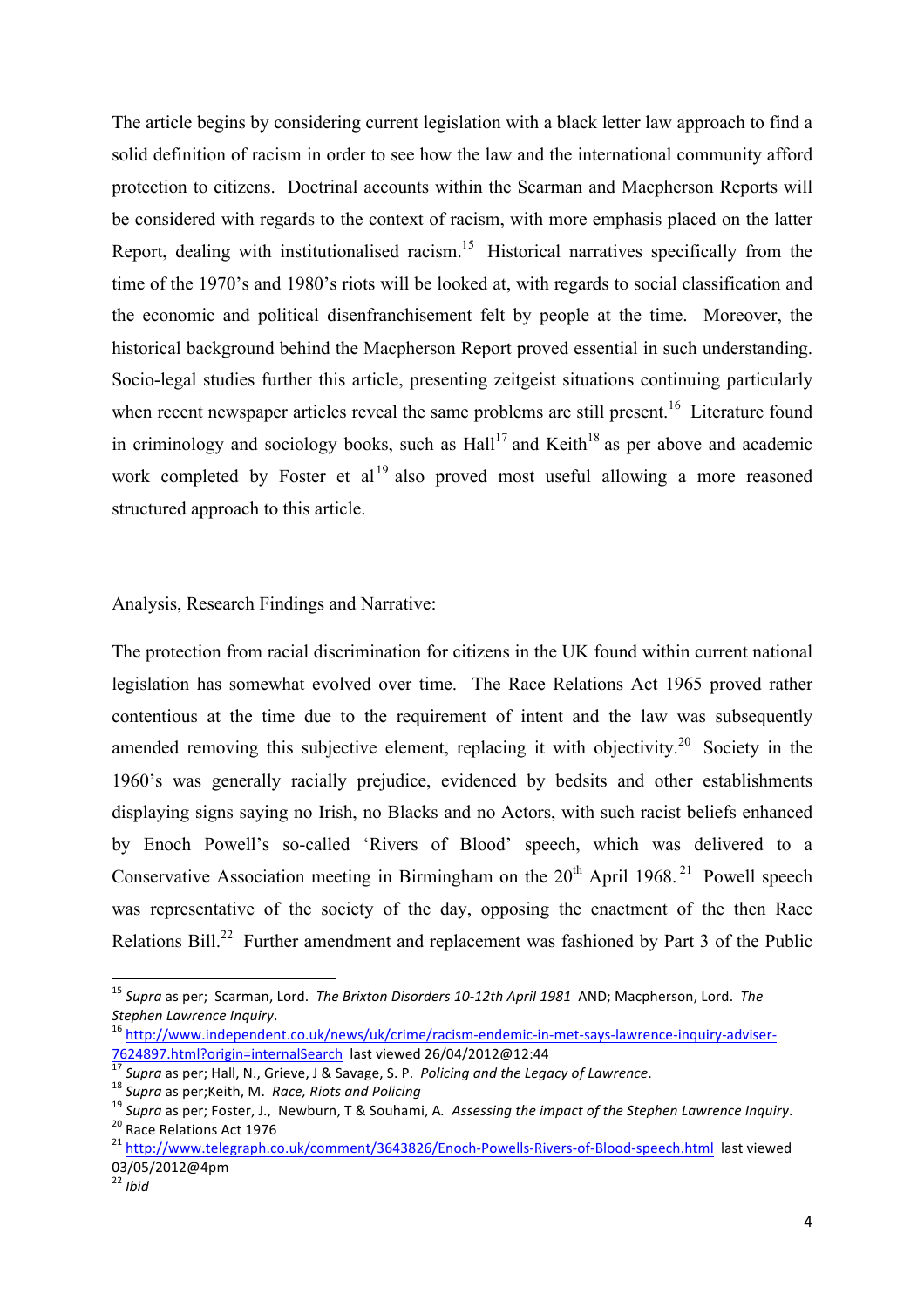Order Act 1986 (POA), meaning that now the requirement of both elements as per above must be established via six new offences with the essence that the accused must commit an act involving the use of threatening, abusive or insulting words, behaviour or material.<sup>23</sup> Although these offences fashion inchoate liability, the elements of *mens rea* take on a dominant role.<sup>24</sup> This particular Act was spawned out of the then Conservative Governments attitudes towards protestors, the rioters of the early 1980's and the strike action that took place specifically in 1984. Society did not react well to these events either, being bombarded by the right wing media who like the Government and police, were in opposition to such action<sup>25</sup>

The race riots in Greater Manchester during the early  $1990 \text{°s}^{26}$  brought about racial change within the law by the enactment of the Crime and Disorder Act  $1998<sup>27</sup>$  (CDA). This Act extended the  $POA<sup>28</sup>$  and created racially aggravated versions of the offences, with an accused's guilt being established should it be proved he either; intended thereby to stir up racial hatred, or having regards to all the circumstances racial hatred is likely to be stirred up.29 Indeed, society's view on racial discrimination, discussed below, appeared to change dramatically from the early 1980's to the late 1990's, with an altered definition as to what may constitute racist behaviour. Nine new offences of religiously aggravated offences was supplemented to the CDA by the Anti-Terrorism, Crime and Security Act  $2001$ ,<sup>30</sup> with a further increase in legislation following in 2005, primarily aimed for the benefit of the police however, to deal with unauthorised demonstrations.<sup>31</sup> The enactment of some new legislation and the addition of the Race Relations (Amendment) Act 2000 (RRA 2000) was a systematic part of the legacy of the Stephen Lawrence Inquiry, which forced every public body in the United Kingdom to take racism seriously.

<sup>&</sup>lt;sup>23</sup> Supra as per; Ormerod, D. Smith & Hogan Criminal Law.

<sup>24</sup> bid<br>
25 http://news.bbc.co.uk/1/hi/scotland/3502759.stm\_Last viewed 03/05/2012@4:35pm<br>
26 http://news.bbc.co.uk/1/hi/scotland/3502759.stm\_Last viewed 03/05/2012@4:35pm<br>
27 s31<br>
28 Specifically Part 3 POA<br>
<sup>28</sup> Ss 4, 4A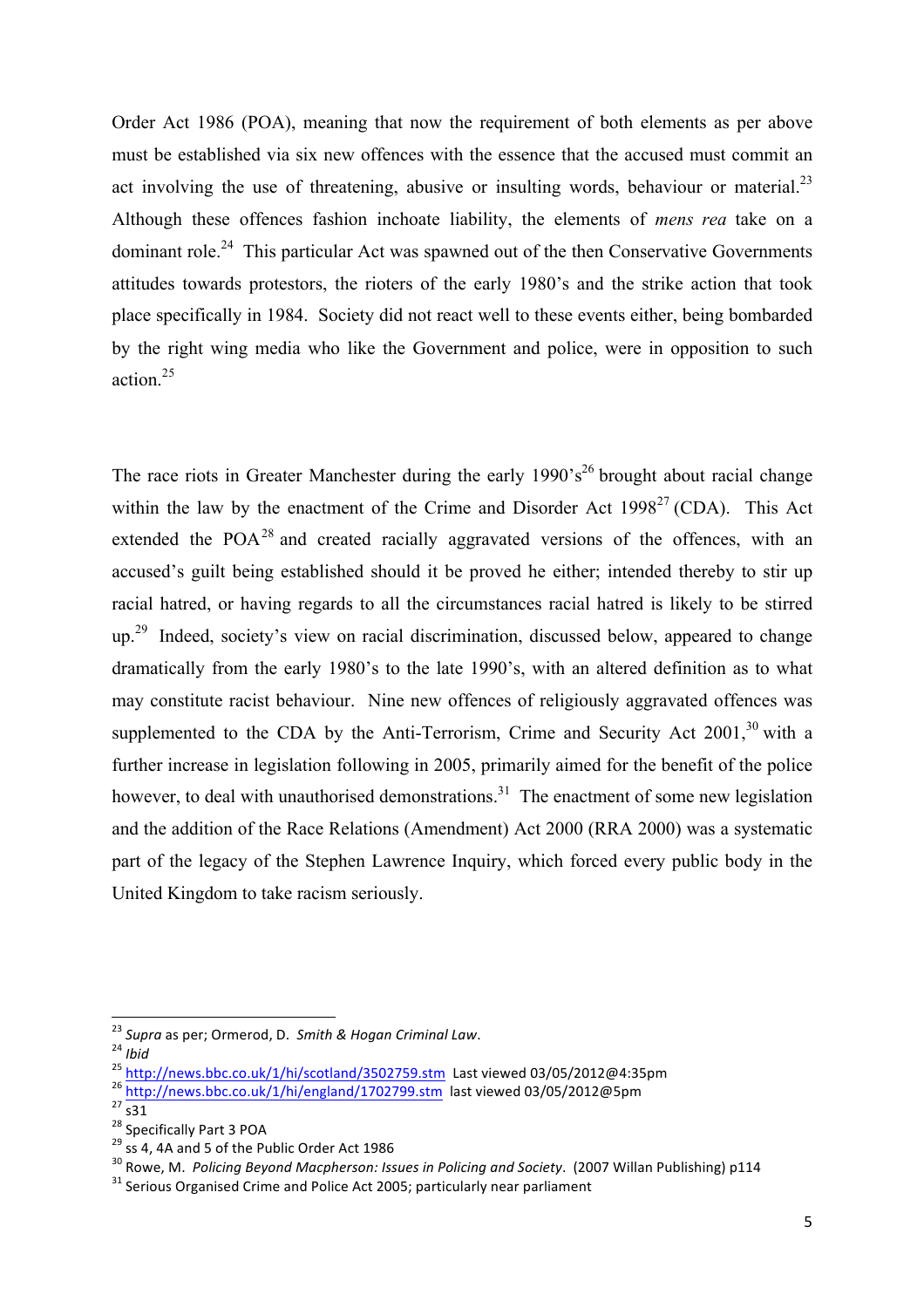Despite calls from the United Nations (UN) to outlaw hate speech and criminalise membership in racist organizations, the UK Parliament and UK Courts have not extended the above protection to direct expression of racist views unless they are used in threatening, abusive manors, linked to another crime. The International Convention on the Elimination of All Forms of Racial Discrimination (ICERD) is a second-generation human rights instrument, committing its members to the elimination of racial discrimination and the promotion of understanding amongst all races. Leading to the development of a limited jurisprudence on the interpretation and implementation, the convention allows individual complaints, essentially making it enforceable against members.<sup>32</sup> The UN does not define racism as such however, the ICEDR defines 'racial discrimination' as meaning any distinction, exclusion, restriction, or preference based on race, colour, descent, or national or ethnic origin, that has the purpose or effect of nullifying or impairing the recognition, enjoyment or exercise, on an equal footing, of human rights and fundamental freedoms in the political, economic, social, cultural or any other field of public life.<sup>33</sup> Likewise, the phrase racial group in the UK means, 'any group of people who are defined by reference to their race, colour, nationality (including citizenship) or ethnic or national origin'.<sup>34</sup> Further meanings and definitions can be found in the two public inquiries discussed below. The European Convention on Human Rights and Fundamental Freedoms 1950 (ECHR) also importantly affords protection for UK citizens. Article 10 dealing with the freedom of expression and Article 9 freedom of religion have the potential to work against national legislation however, Article 17 prevents the convention from being relied upon to allow a person to destroy or limit the Convention rights of another.<sup>35</sup> As can be seen the major problem lying with such legislation and international protection afforded, is the difference between human beings, their nature and indeed, nurture.

Given that police officers are cut from the cloth of society, Keith points out that being human some officers will inherently reflect the attitudes, presumptions and bigotries of their communities therefore reaffirming the cliché that a racist-majority society produces racist

<sup>&</sup>lt;sup>32</sup> *Supra* as per Ormerod, D. *Smith & Hogan Criminal Law..*<br><sup>33</sup> *Ibid*<br><sup>35</sup> *Norwood v* UK [2005] 40 EHRR SE411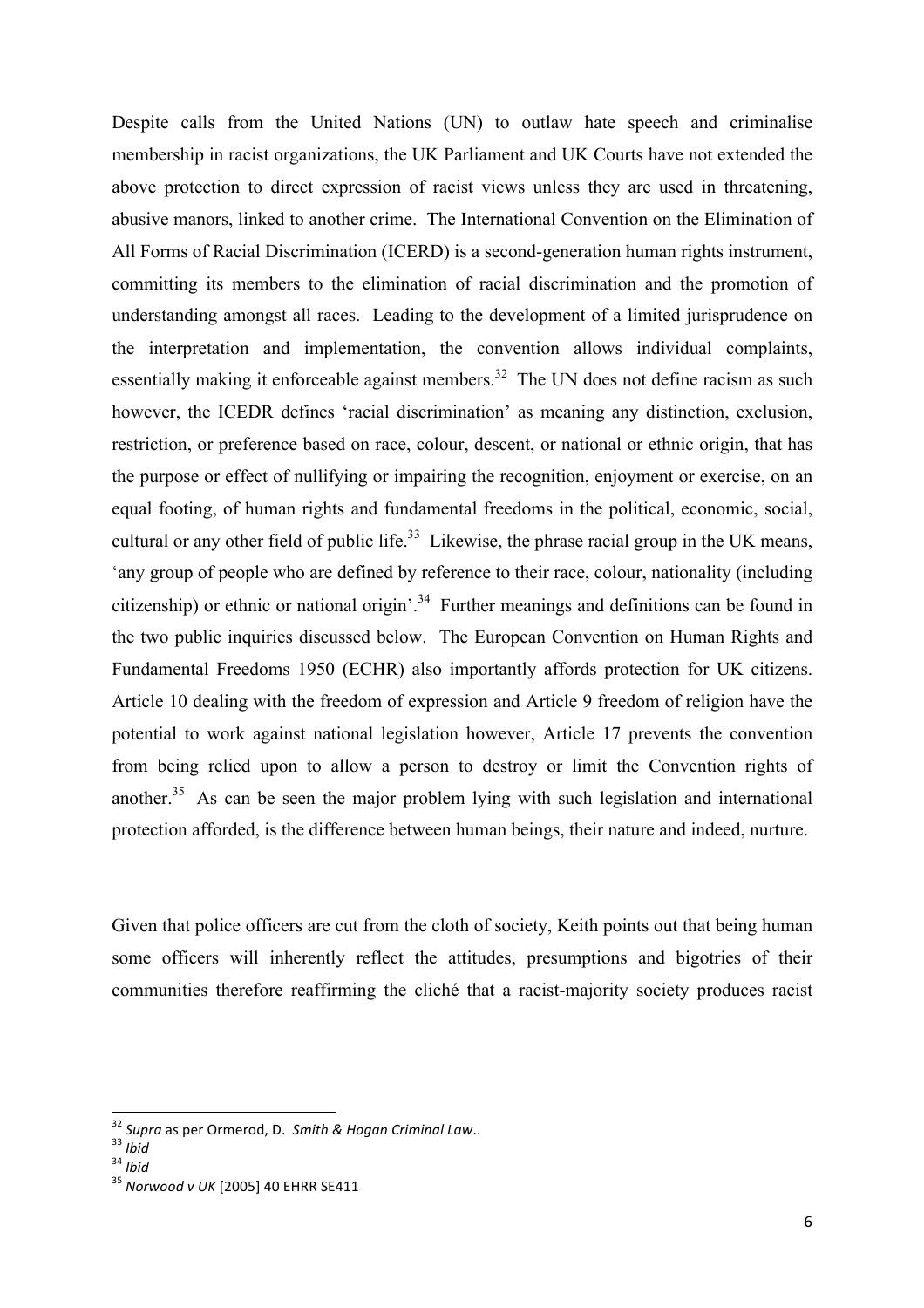police officers.<sup>36</sup> This supports Lord Scarman's bad apple thesis given into the Report on the Brixton disorders and the other riots that occurred in 1981.<sup>37</sup> On this thesis Scarman stated:

'Racial prejudice does manifest itself occasionally in the behaviour of a few officers on the streets…lapsing into an unthinking assumption that all young black people are potential criminals…I am satisfied however, that such bias is not to be found amongst senior police officers.<sup>38</sup>

Confirming the directions and policies of the police were not racist and attributing blame onto the ill-considered, immature and racially prejudiced actions of a few junior officers, Scarman removed the focus from senior officers and the police force as an organisation.<sup>39</sup> The limitation of the Report focused on the delay and lack of vigour by the police in handling the disorders and failing to act against looting.40 Crucial to these findings was the Report's criticism of the unimaginative and inflexible hard policing approach confirming that 'Operation Swamp' was a mistake in hindsight, with regards to the already visible hostility within the community.<sup>41</sup> Operation Swamp was an exercise aimed at street crime, with around twenty eight police officers patrolling in pairs implementing extensive use of their stop and search powers.<sup>42</sup> Bearing in mind that this was carried out after six police officers were injured by black youths, reports and rumours of brutality were widespread amongst the community.<sup>43</sup> While not condemning the operation outright, the Scarman Report only referred to the evident ineffectiveness of how the officers carried out their duties during the operation. 44 Shifting the blame away from the police and political issues going on at the time the Scarman Report saw key rationale for the rioting in decaying housing and poverty that caused the community to feel politically and economically disenfranchised.<sup>45</sup> As a result the Scarman Report found this set of social conditions created a predisposition towards violent protest<sup>46</sup>

<sup>&</sup>lt;sup>36</sup> Supra as per: Keith, M. Race, Riots and Policing. (UCL Press 1993) p. 14

<sup>&</sup>lt;sup>37</sup> Supra as per; Scarman, Lord. The Brixton Disorders 10-12th April 1981 at 4.62<br><sup>38</sup> Ibid at 4.62<br><sup>39</sup> Baldwin, R. & Kinsey, R. *Police Powers & Politics*. (1982 Quartlet Books Ltd) pp237-239<br><sup>40</sup> Supra as per; Scarman Aggressive Policing<br>42 C

<sup>&</sup>lt;sup>42</sup> Supra as per; Baldwin, R. & Kinsey, R. *Police Powers & Politics*. Pp237-239<br><sup>43</sup> *Ibid*<br><sup>44</sup> *Ibid*<br><sup>45</sup> *Ibid* at p231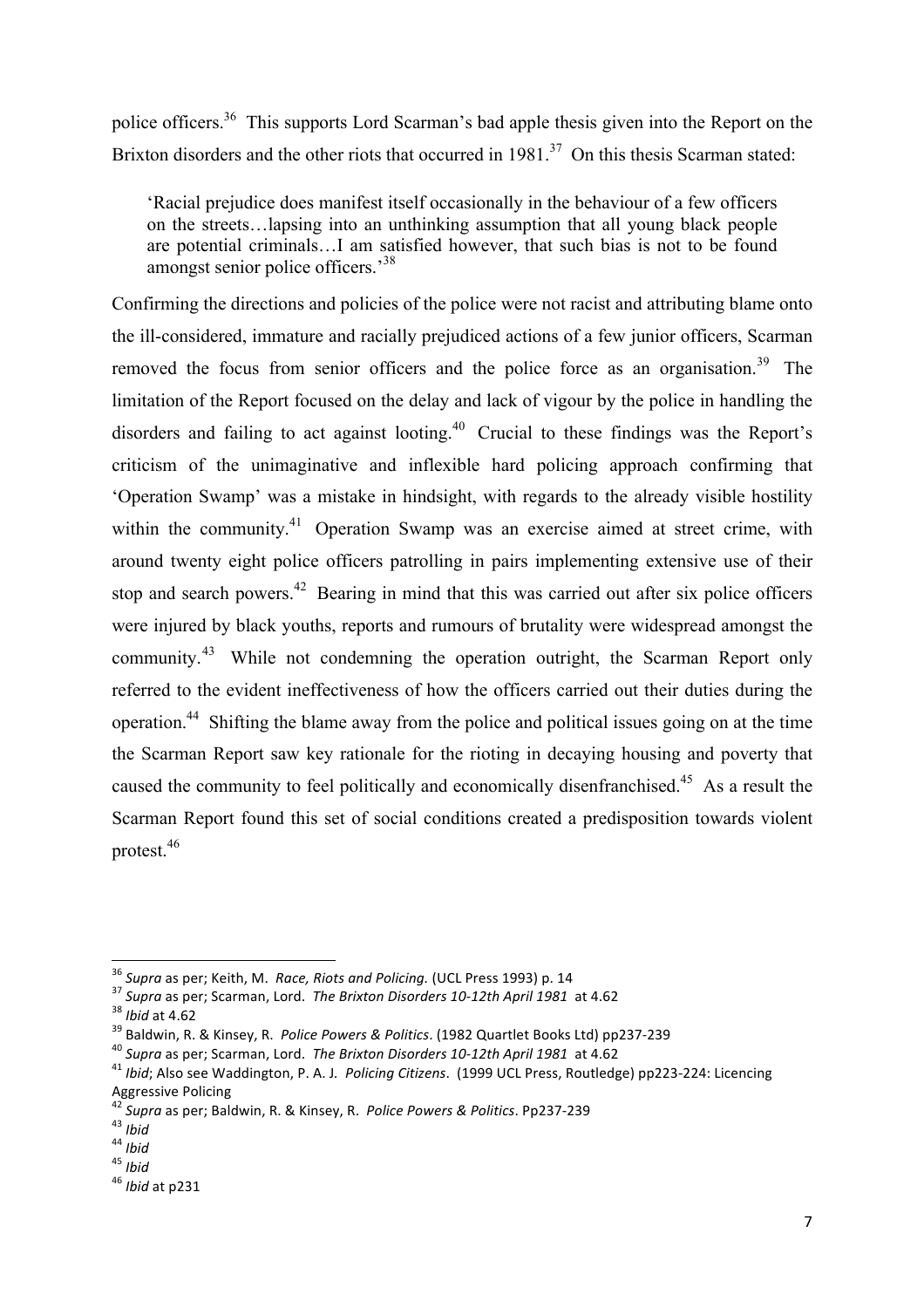Potentially influential to these findings is the former chief constable of Merseyside Police, Kenneth Oxford's evidence given at the Inquiry that resulted in the Report, devoting an entire chapter on his damning description of the 'Liverpudlian'.<sup>47</sup> Oxford said that Merseyside, Toxteth in particular, had become dominated by lawlessness, militancy and violence, due to the 'Liverpudlians' aggressive, tough and violent nature.<sup>48</sup> To evidence this claim Oxford cited a long history of riots, strike action and unemployment.<sup>49</sup> These general assertions worryingly gave weight to Lord Scarman's findings in his report.<sup>50</sup> The contents and influence of evidence given by senior figures like Oxford has led to assertions, like that of Scratons's that the Scarman Report was nothing more than a political whitewash, following the resentment resounding from the conservative administration, constantly referring to the 'enemy within' and the 'loony left'.<sup>51</sup> The Chief Constables reply to criticism of his evidence given in the Scarman Report followed the same line, revealing at that time in powerful and influential circles governing the UK at local and national level an ingrained and fundamental conservatism underpinning a narrowness of intolerance.

As Scraton reveals in his study of the Scarman Report, in the early 1980's the UK establishment demonstrated an intolerance and damning negative collective attitude by literally writing off whole geographical areas in which many of the citizens were referred to as, 'scum' 'niggers' and 'slags'.<sup>52</sup> Geographical issues are important in the Scarman Report as it reported that some police officers, particularly in the Met were ill equipped to deal with members of the public whom were of a different race and culture.<sup>53</sup> Although these assertions lead to the belief at the time that Scarman was trying to address the underlying social problems, any notions of progressiveness are betrayed where the Report confirmed that part of the problem was not racism on the part of the police, but the common perception amid ethnic minority communities around the UK that the police are racist. A perception the report

<sup>&</sup>lt;sup>47</sup> Supra as per: Scraton, P. Law, Order and the Authoritarian State.

<sup>48</sup> *Ibid*<br><sup>48</sup> *Ibid* http://www.bbc.co.uk/news/uk-england-merseyside-17413700 last viewed 06/05/2012@2:40pm; Interestingly Oxford's views appeared unchanging with this regard, attributing blame on drunken Liverpool fans for the Hillsborough disaster and was also quoted as saying 'a key factor in causing the disaster was the fact that large numbers of Liverpool fans had turned up without tickets'.<br><sup>50</sup> Supra as per; Scraton, P. *Law, Order and the Authoritarian State*.<br><sup>51</sup> Ibid at p154<br><sup>52</sup> Ibid at p154<br><sup>53</sup> Supra as per Scarman, Lord. *The B* 

*Authoritarian State*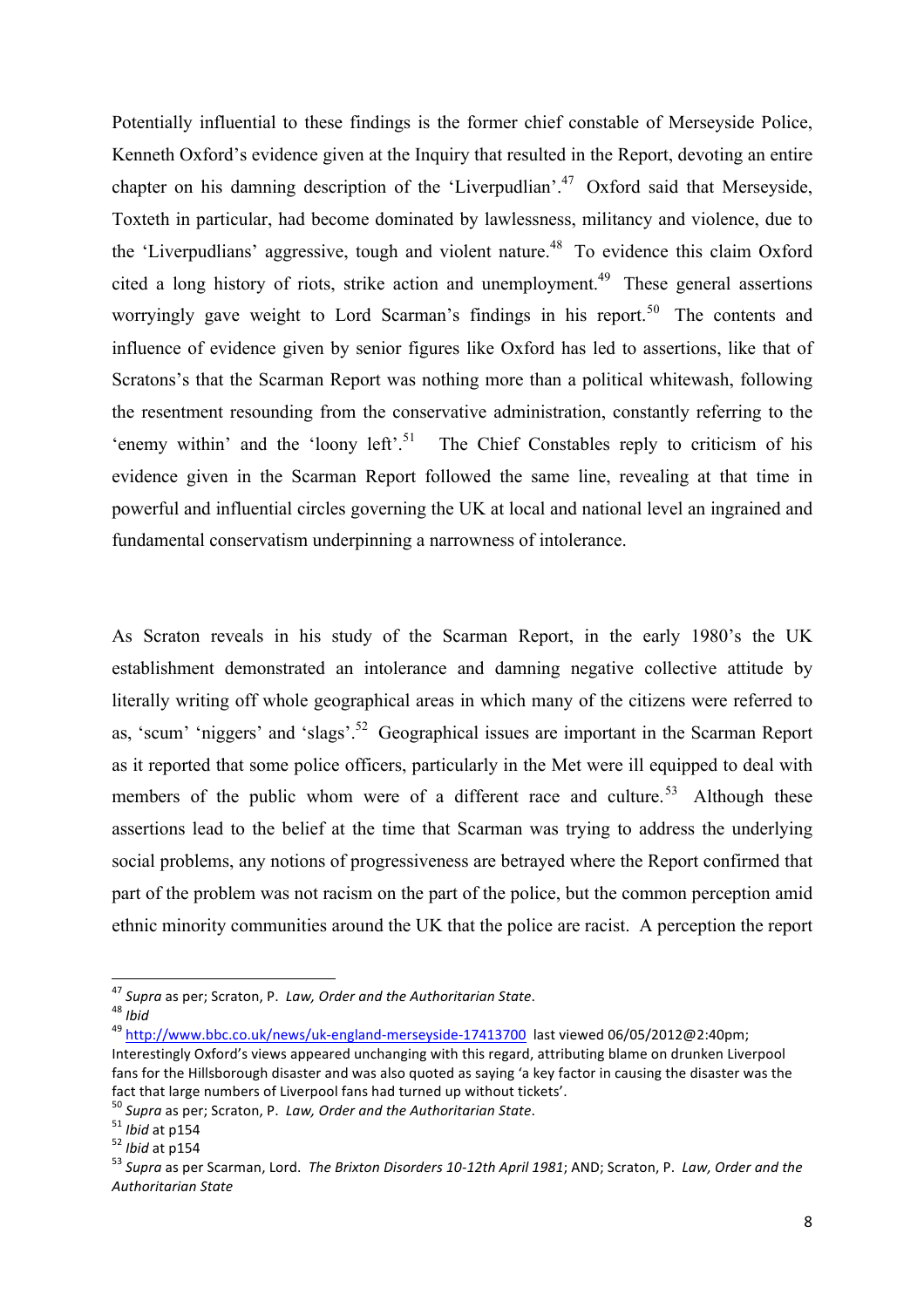saw was reinforced by the power of gossip and rumour.<sup>54</sup> Scarman unequivocally rejected any suggestion that the direction and policies of the Met were racist and scorned any attack made upon the integrity and impartiality of the senior direction of the force.<sup>55</sup> The Governments response to Lord Scarman's Report, and to the recommendations made by the then Met Commissioner Sir David McNee in the Royal Commission on Criminal Procedure 1980, was to increase police powers by enacting the controversial Police and Criminal Evidence Act 1984 (PACE).<sup>56</sup>

As the Scarman Report failed to deal directly with racism within the police, the understanding of individualised and institutional racism was left to the Macpherson Report eighteen years later following the deficiencies of the Met's handling of the investigation into Stephen Lawrence's murder. The Macpherson Report gave a workable and realistic definition covering overt and covert racial attitudes and prejudices.<sup>57</sup> Although the events that brought about both enquiries were different, the essence of racism and racial discrimination remained at the heart of the issue. As a result of its findings, the Macpherson Report gave three categories of racism, each denoting equal importance. One definition was the racism of overtly prejudice individuals which underpinned Scarman's bad apple theory and recognised to have existed in 1981. What was different with the Macpherson Report to the Scarman Report that had never been discussed so openly before, were the two other categories of racism the Report recognised as existing. These were racism as a conscious and deliberate policy of public institutions and highly influential in bringing about reform was institutional racism. Macpherson defined institutional racism as unintentional or unwilling discriminatory practice in the mode of operation of organisations which are formally nondiscriminatory,  $58$  saying:

'The collective failure of an organisation to provide an appropriate and professional service to people, because of their colour, culture, or ethnic origin. It can be seen or detected in processes, attitudes and behaviour which amount to discrimination through unwitting prejudice, ignorance, thoughtlessness and racist stereotyping which disadvantage minority ethnic people.<sup>59</sup>

<sup>&</sup>lt;sup>54</sup> Ibid at 4.66-4.67

<sup>&</sup>lt;sup>55</sup> Ibid at 4.62<br><sup>56</sup> Supra as per; Scraton, P. *Law, Order and the Authoritarian State pp158-161*<br><sup>57</sup> Supra as per Macpherson, Lord. *The Stephen Lawrence Inquiry*.<br><sup>58</sup> Ibid at 6.15<br><sup>59</sup> Ibid at 6.34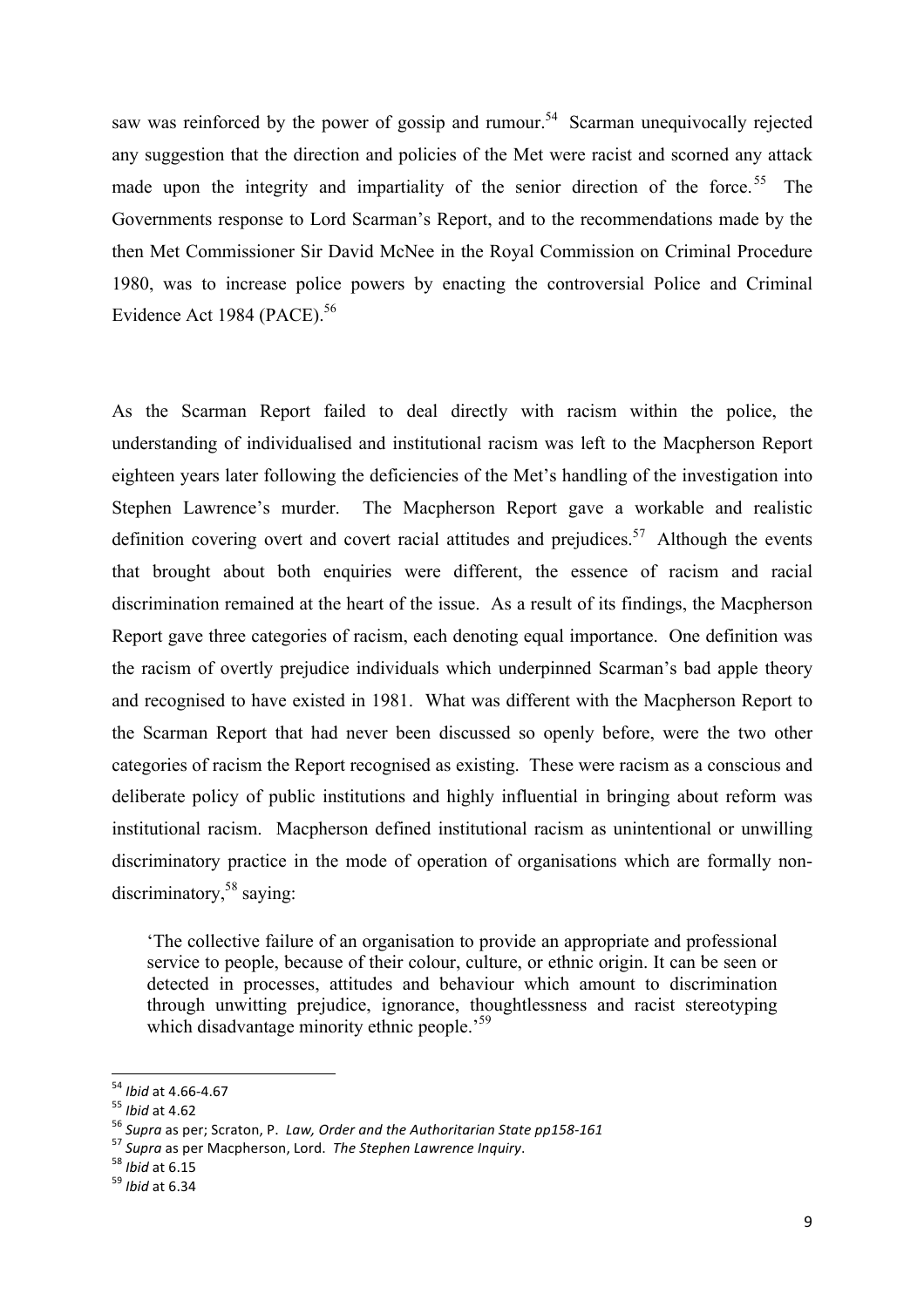One important development from this recognition of institutional racism was that finally senior police officers recognised its existence within their organisations.<sup>60</sup> As Macpherson focused more on the police institution rather than the individual actions of officers which was Scarman's main focus resulting in the bad apple theory, it widened the definition of what actions amount to racism. Building derives from working within institutionally racist organisations and as such the definition above is fulfilled, given that police officers and civilian support staff are representatives of the organisation served. Macpherson stated that such collective attitudes derive from the occupational culture (often referred to in police studies as 'canteen culture') $^{61}$ , where racist stereotypes are discussed, unwittingly creating and perpetuating negative attitudes. The negative impact an occupational culture can have on police officers and support staff views was recognised as early as in 1972 by Robert Mark, the then Met Commissioner. He found that officers had a clearly defined 'mental map' of the community, based on shared assumptions of identifiable groups of people taking into consideration age, race, class and sex.<sup>62</sup> This unchanged theme was further evidenced by an officer speaking at the Macpherson Inquiry on behalf of the National Black Police Association (NBPA) who said:

'…predominantly white officers only meet members of the black community in confrontational situations, therefore they tend to stereotype black people in general…we should not underestimate the occupational culture within the police service as being a primary source of institutional racism…I say there is no marked difference between white and black in the force…generally speaking, we tend to conform to the norms of this occupational culture, which is powerful in shaping our views and perceptions of a particular community.'63

Representatives of the NBPA have made reference to this issue further, confirming,

'…we should not underestimate the occupational culture within the police service as being a primary source of institutional racism in the way we differentially treat black people'.<sup>64</sup>

<sup>&</sup>lt;sup>60</sup> Lea, J. The Macpherson Report and Question of Institutional Racism. (The Howard Journal of Criminal Justice, Volume 39, Issue 3, August 2000, pp219-233)<br><sup>61</sup> Supra as per; Keith, M. *Race, Riots and Policing*<br><sup>62</sup> Supra as per; Scraton. *Law, Order and the Authoritarian State* pp149-151<br><sup>63</sup> Supra as per; Macpherson, Lor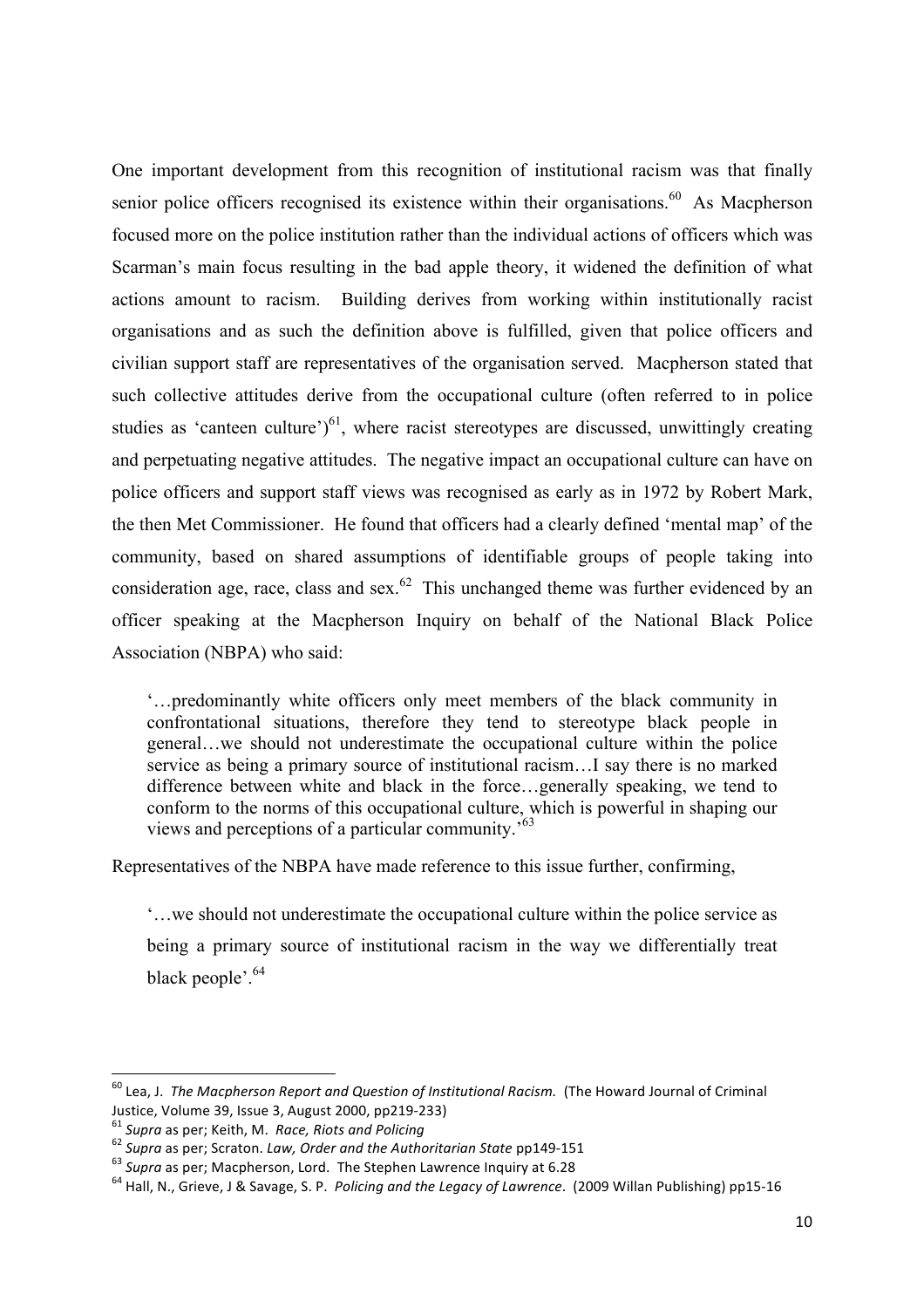Indeed, police occupational culture was found to be a cult of masculinity exhibiting aggressive drinking and sexist behaviour in which deeply institutionalised levels of racism permeated in conversations between police officers.<sup>65</sup>

The Macpherson Report concluded the investigation into Stephen Lawrence's death was sabotaged by a combination of professional incompetence, institutional racism and a failure of leadership by senior officers.<sup>66</sup> Although agreeing to a degree with Scarman that there may remain a particular group of officers engaging in action not shared by other officers, Macpherson went further in distinguishing institutionalised racism from individual racism, and from incompetence.<sup>67</sup> Macpherson quoted approvingly from the submission of sociologist Robin Oakley:

'The term institutional racism should be understood to refer to the way institutions may systematically treat or tend to treat people differently in respect of race…the addition of the word institutional identifies the source of the differential treatment<sup>,68</sup>

The debate since Scarman's Report demonstrates how far apart the two Inquiries were with regards to evidence given and such subsequent findings. Robin Oakley again describes a form of racism that is:

'Usually covert rather than overt, unintended so far as motivation is concerned, acted out unconsciously by individuals, and an expression of collective rather than purely individual sentiment. Particularly on account of the latter characteristic, this may be appropriately referred to as a form of institutional racism.<sup>'69</sup>

An ingredient of such institutionalised racism was the failure to characterise Stephen's Lawrence's murder as a racist crime. One reason for this may be the reliance UK police forces had between 1986 and 1999 on the Association of Chief Police Officers (ACPO) definition of a racist incident, being:

 $^{65}$  Supra as per; Scraton. Law, Order and the Authoritarian State pp149-151

<sup>&</sup>lt;sup>66</sup> Supra as per; Macpherson, Lord. *The Stephen Lawrence Inquiry*. at 46.1<br><sup>67</sup> Ibid at 44.11 and 46.1<br><sup>68</sup> Ibid at 6.32<br><sup>68</sup> Green, D. G. *Institutional Racism and the Police: Fact or Fiction*? (Institute for the Study August 2000)pp11-12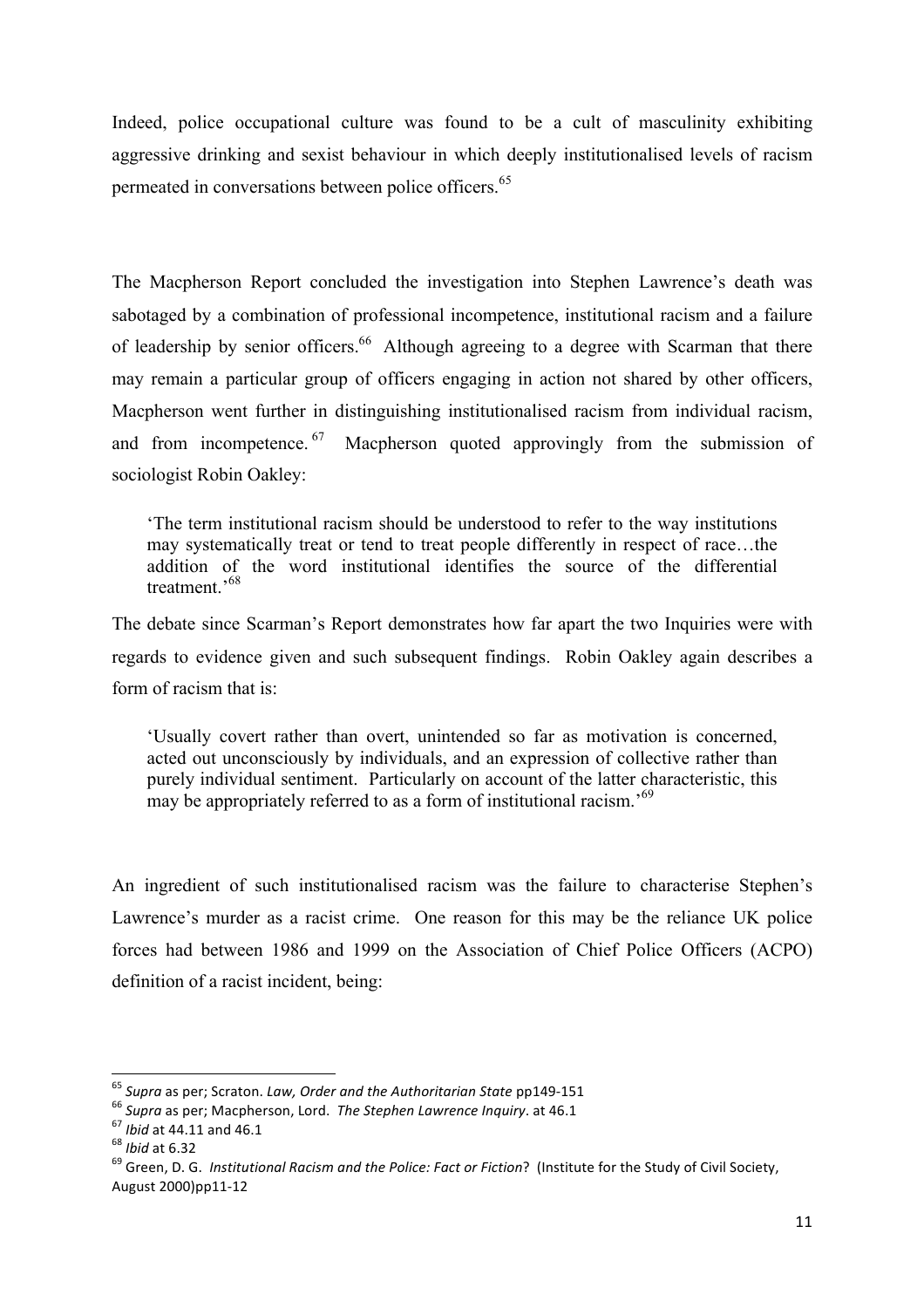Any incident in which it appears to the reporting or investigating officer that the complaint involves an element of racial motivation; or any incident which includes an allegation of racial motivation made by any person.<sup>70</sup>

With emphasis of this definition being upon motivation, evidence presented to Macpherson led to the conclusion this definition was confusing and poorly understood by police officers, leading to the failure by police officers attending the scene of Stephen Lawrence's murder to recognise it as racially motivated killing that impacted heavily upon the investigation.<sup>71</sup>

As a result a new definition of racism was recommended, shifting the emphasis from the officers' perception, to the victim's perception being, 'A racist incident is any incident which is perceived to be racist by the victim or any other person.<sup>72</sup> The Crown Prosecution Service (CPS) accepted this definition and have extended it further to define a religious incident as, 'Any incident which is believed to be motivated because of a person's religion or perceived religion, by the victim or any other person.<sup>73</sup> Both definitions assist the CPS to identify racist or religious incidents, ensuring they take the racist or religious element into account at the charging stage of a suspect in a police station and when prosecuting subsequent trials.<sup>74</sup>

The impact of the Macpherson Report cannot be understated as legislation has been introduced mirroring the definitions contained in the Report as well incorporating the recommendations made by UK government bodies.<sup>75</sup> This is seen in the Home Affairs Committee Report, which was completed ten years after Macpherson.<sup>76</sup> The Committee reported that sixty seven of the seventy recommendations made in the Macpherson Report had been implemented fully or in part.<sup>77</sup> The impact of this was commented on by Trevor Phillips, Chair of the Equalities and Humans Rights Commission who said:

<sup>&</sup>lt;sup>70</sup> Supra as per; Hall, N., Grieve, J & Savage, S. P. Policing and the Legacy of Lawrence p7

<sup>&</sup>lt;sup>71</sup> Supra as per; Macpherson, Lord. The Stephen Lawrence Inquiry at 45.36<br><sup>72</sup> Supra as per; Hall, N., Grieve, J & Savage, S. P. *Policing and the Legacy of Lawrence* pp6-7<br><sup>73</sup> http://www.cps.gov.uk/publications/prosecu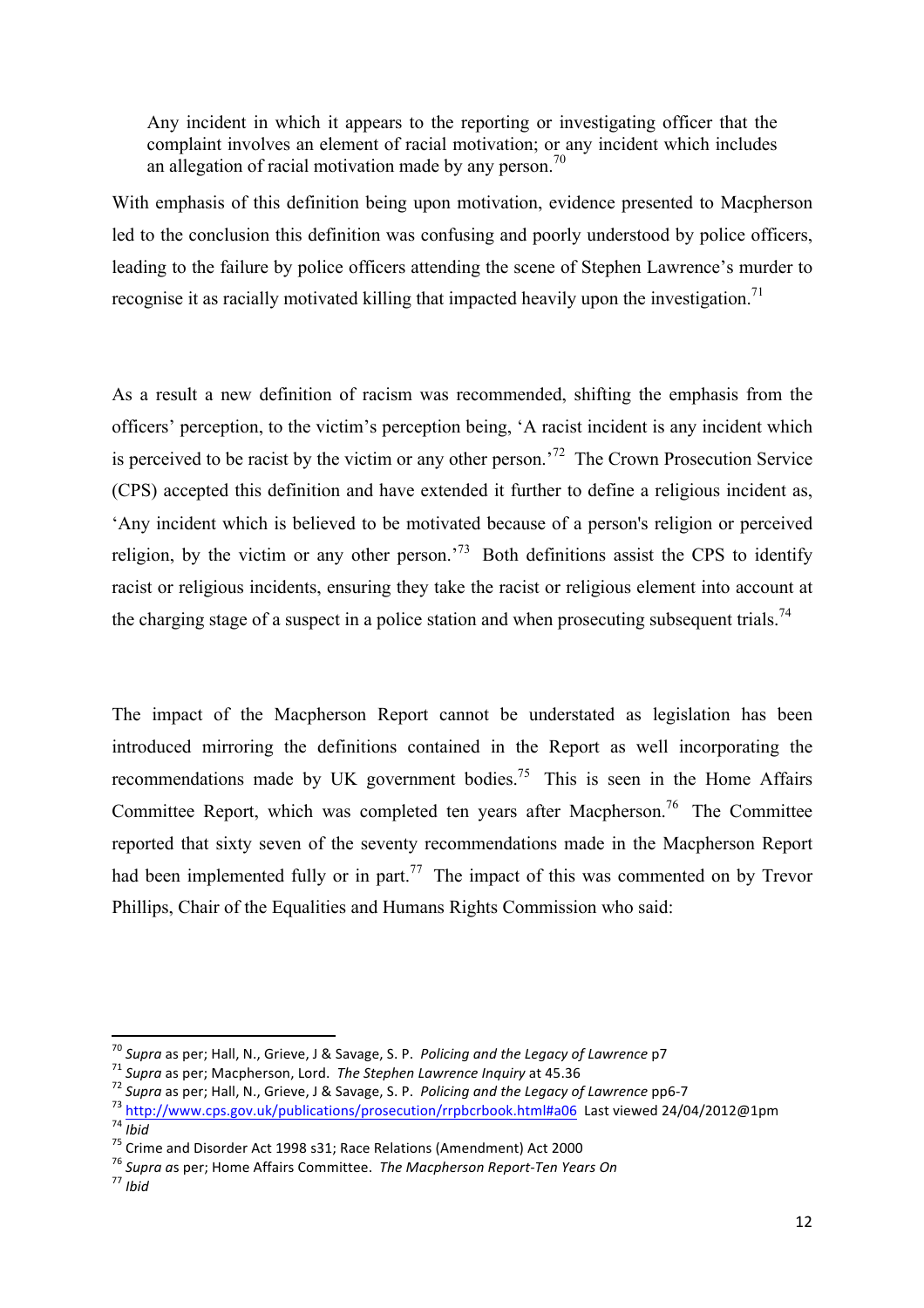'The use of the term 'institutional racism'….was absolutely critical…the consequence of that has been that police forces have paid a lot of attention; they have put a lot of resources in.<sup>78</sup>

Perhaps one of the most important changes introduced as a result of the Macpherson Report was the enactment of the Police Reform Act 2002 that created the Independent Police Complaints Commission (IPCC).<sup>79</sup> Although such a case for an independent investigation of complaints against the police was made by Scarman in 1981, it was not fully endorsed by policy-makers.80 The requirement at the time of Scarman for such a Commission was evident from the racism and corruption within the Met as mentioned from the Report itself and from the findings of Robert Mark, together with further findings of abuses in the 'supergrass' system, showing real concerns with regards the significance of masonic links.<sup>81</sup> Yet there was no significant change in relation to racist attitudes made by the UK Government and bodies in the early 1980's. This demonstrates how within such a short historical period, sixteen years, shifts and changes in UK society towards racism are seen. What was acceptable in 1981 was not in 1997 and this is evidenced by the changes in legislation introduced by the UK Government in relation to police reform and racism itself.

This impact of the Macpherson Inquiry and the Report it produced, has to be commended as the Inquiry had to overcome a number of obstacles to reach its conclusions as recent reports suggest that the Macpherson Inquiry may have been hindered from the start due to the wilful withholding of vital information by the Met, regarding corruption known to exist within the original team investigating Stephen Lawrence's murder.<sup>82</sup> This demonstrates the difficulties inquiries like Macpherson have in piercing the protective shield organisations like the police place to hinder outside investigations into their actions showing that there may remain a particular group of officers engaging in actions not shared by other officers.<sup>83</sup> Indeed, new revelations about the extent of alleged corruption by Detective Sergeant John Davidson of

<sup>&</sup>lt;sup>78</sup> *Ibid*<br><sup>79</sup> Supra as per; Macpherson, Lord. The Stephen Lawrence Inquiry. Recommendation 58; AND; Police Reform Act 2002, Part 2 s9<br>
<sup>80</sup> Supra as per; Hall, N., Grieve, J & Savage, S. P. Policing and the Legacy of Lawrence p12

 $81$  Supra as per; Scraton. Law, Order and the Authoritarian State pp149-151<br> $82$  http://www.independent.co.uk/news/uk/crime/lawrence-family-to-ask-home-secretary-to-reopen-inquiry-7561656.html?origin=internalSearch last viewed 26/04/2012@1pm 83<br> *Supra* as per Macpherson, Lord. The Stephen Lawrence Inquiry. at 44.11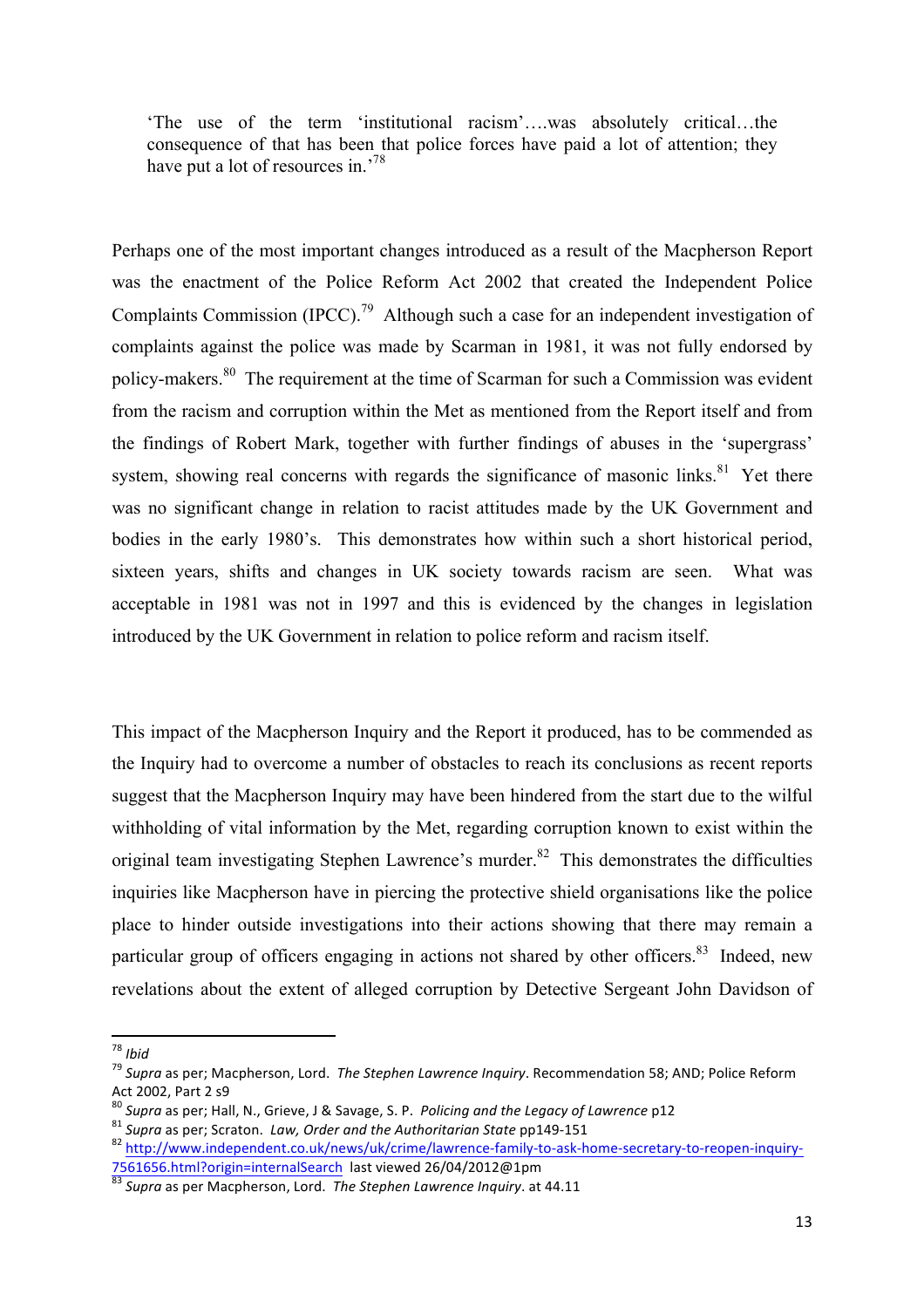Scotland Yard, one of the leading investigators into the death of Stephen Lawrence, is said to have had close financial ties to Clifford Norris the father of David Norris being one of two men, now convicted of the murder.<sup>84</sup> As such the current UK Home Secretary Theresa May, has offered to meet Doreen Lawrence to discuss her demands for a public inquiry with this regard.85 Pressing for another Macpherson type inquiry, Members of the UK's Parliament have argued that an internal police investigation was inadequate given the fact that the IPCC found no evidence of corruption in 2007, considering that newspaper reports suggest Davidson was a major player in a ring of corrupt detectives operating as a professional organised crime syndicate.<sup>86</sup> Clearly, had such information been made available at the time, Macpherson may well have added corruption to the list of failings that blatantly sabotaged the investigation and ruled the Met not only be institutionally racist, but also institutionally corrupt.87

Coupled with the alleged corruption is another new revelation suggesting that the Met are still institutionally racist, given the emergence that ten cases of racism, involving eighteen police officers and one member of civilian support staff, has been passed to the IPCC.<sup>88</sup> A member of the Macpherson Inquiry, Dr Stone recently said:

'The police really haven't moved on when it comes to racism at all…after all that effort that everybody put in, somehow nothing has really changed…here we are fourteen years later with the worst kind of blatant and violent racism by police…even worse is that the officers appear to be doing it openly in front of colleagues from whom they have no fear of being reported…such a group of constables' could not be routinely racist like this without their seniors being aware and telling them to stop. I fear this may alas be more than 'just a few bad apples.<sup>89</sup>

Further evidence supports such an assertion. Since 2005 there have been 2,584 complaints of racism against Met officers, 136 of which reported by their own colleagues and of those 42

 

<sup>&</sup>lt;sup>84</sup> Supra as per: http://www.independent.co.uk/news/uk/crime/mayor-demands-lawrence-police-corruptionprobe-7644023.html?origin=internalSearch last viewed 26/04/2012@1:30pm<br><sup>85</sup> http://www.independent.co.uk/news/uk/politics/theresa-may-offers-to-meet-stephen-lawrences-mother-

to-discuss-demands-for-public-inquiry-7675881.html last viewed 26/04/2012@12:15pm<br>
<sup>86</sup> *Ibid* 87 *Supra* as per; http://www.independent.co.uk/hei-fi/views/matthew-norman-now-we-know-the-met-was-<br>
<sup>87</sup> *Supra* as per; http

institutionally-corrupt-as-well-7543224.html?origin=internalSearch last viewed 26/04/2012@12:35<br><sup>88</sup> http://www.independent.co.uk/news/uk/crime/racism-endemic-in-met-says-lawrence-inquiry-adviser-

<sup>7624897.</sup>html?origin=internalSearch last viewed 26/04/2012@12:44 *Ibid*<br>*ast bid*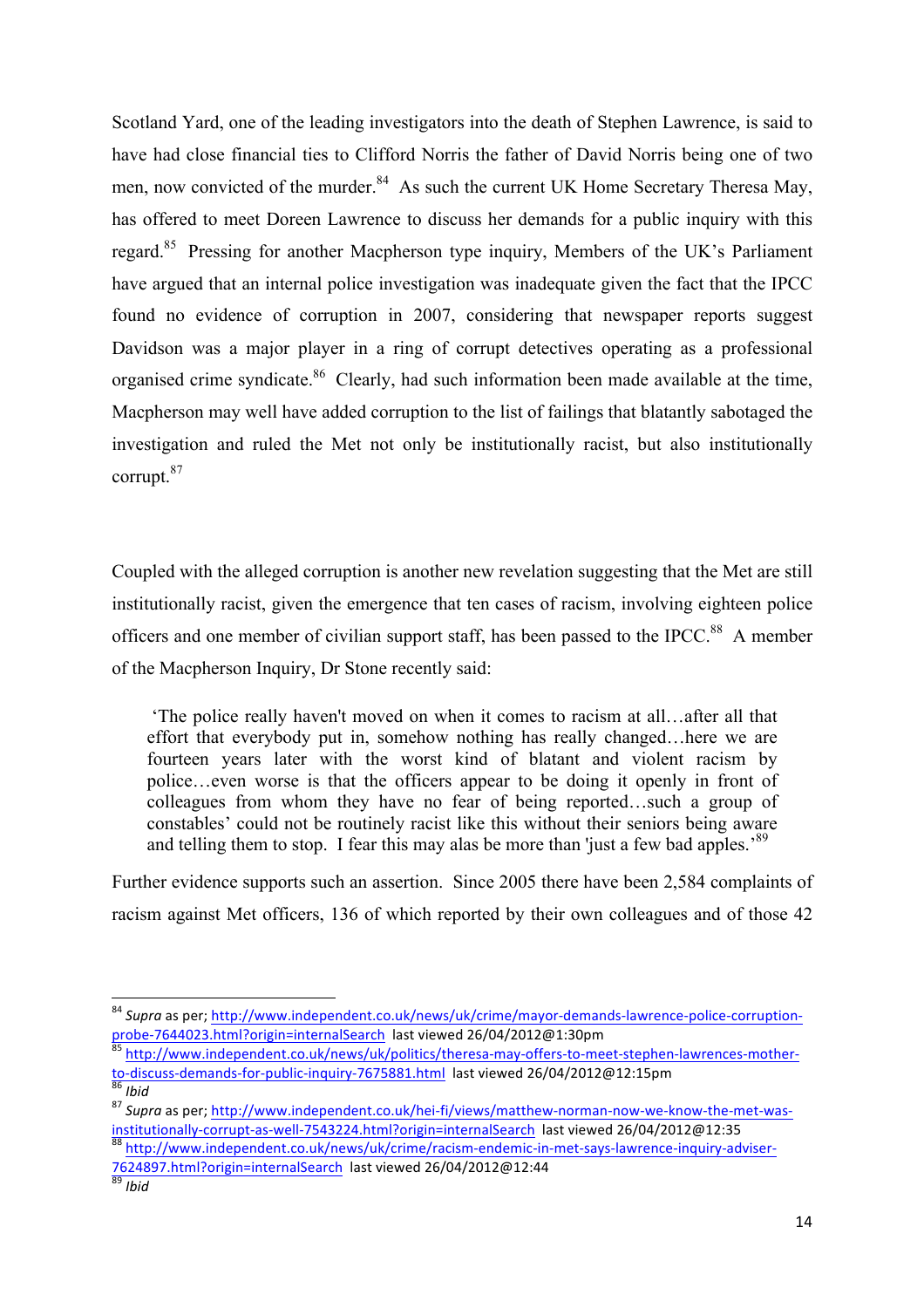were substantiated, with two officers being dismissed.<sup>90</sup> With regards to the change affecting the Met, the Chair of the NBPA highlighted that:

'…the perpetuation of institutional racism is reliant upon the dominant ethnic group in any institution preserving their power base. Therefore, the dismantling if institutional racism is reliant upon the dominant ethnic group either voluntarily relinguishing some of that power, or being coerced or compelled to do so.<sup>'91</sup>

Further compelling is a recent newspaper article reporting that in 2010 a black person was at least six times more likely to be stopped and searched, being the subject of heavy policing, continuing the cause of mistrust and further ambiguity.<sup>92</sup> Evidence reiterated by Doreen Lawrence to the Home Affairs Committee shows that the police are returning to the stop and search levels prior to Stephen Lawrence's murder and indeed, prior to the Scarman Inquiry.<sup>93</sup> As discussed above and furthermore below, stop and search has been found to predominantly affect the economically disadvantaged communities, perpetuating feelings of political disenfranchisement.94

The police have become a very different entity to what was envisaged when they were founded in 1829.<sup>95</sup> No longer are they viewed as a 'citizen in uniform', they have become the fighting arm of the government.<sup>96</sup> Such progressiveness did not meet with universal or unequivocal co-operation from communities and it is perhaps mistake to believe they are an organisation dedicated only to crime control, given their historical origin lies with controlling the dangerous classes being the poor, unemployed and homeless.<sup>97</sup> Throughout working class communities, the police are seen as a conceptualised form of a monopolised company, target driven and not serving them or standing up for their interests.<sup>98</sup>

<sup>&</sup>lt;sup>90</sup> *Ibid*<br><sup>91</sup> Supra as per; Green, D. G. *Institutional Racism and the Police: Fact or Fiction*? (Institute for the Study of Civil Society, August 2000)

<sup>92&</sup>lt;br>http://www.independent.co.uk/news/uk/crime/key-macpherson-report-figure-says-met-is-still-racist-<br>6284646.html?origin=internalSearch last viewed 26/04/2012@12:50

<sup>&</sup>lt;sup>93</sup> Supra as per; Home Affairs Committee. *The Macpherson Report-Ten Years On*; at Q46<br><sup>94</sup> Supra as per; Lea, J. *The Macpherson Report and Question of Institutional Racism*<br><sup>95</sup> Newburn, T. *Handbook of Policing*. (2nd

*Authoritarian State* pp148-149 <sup>98</sup> *Ibid*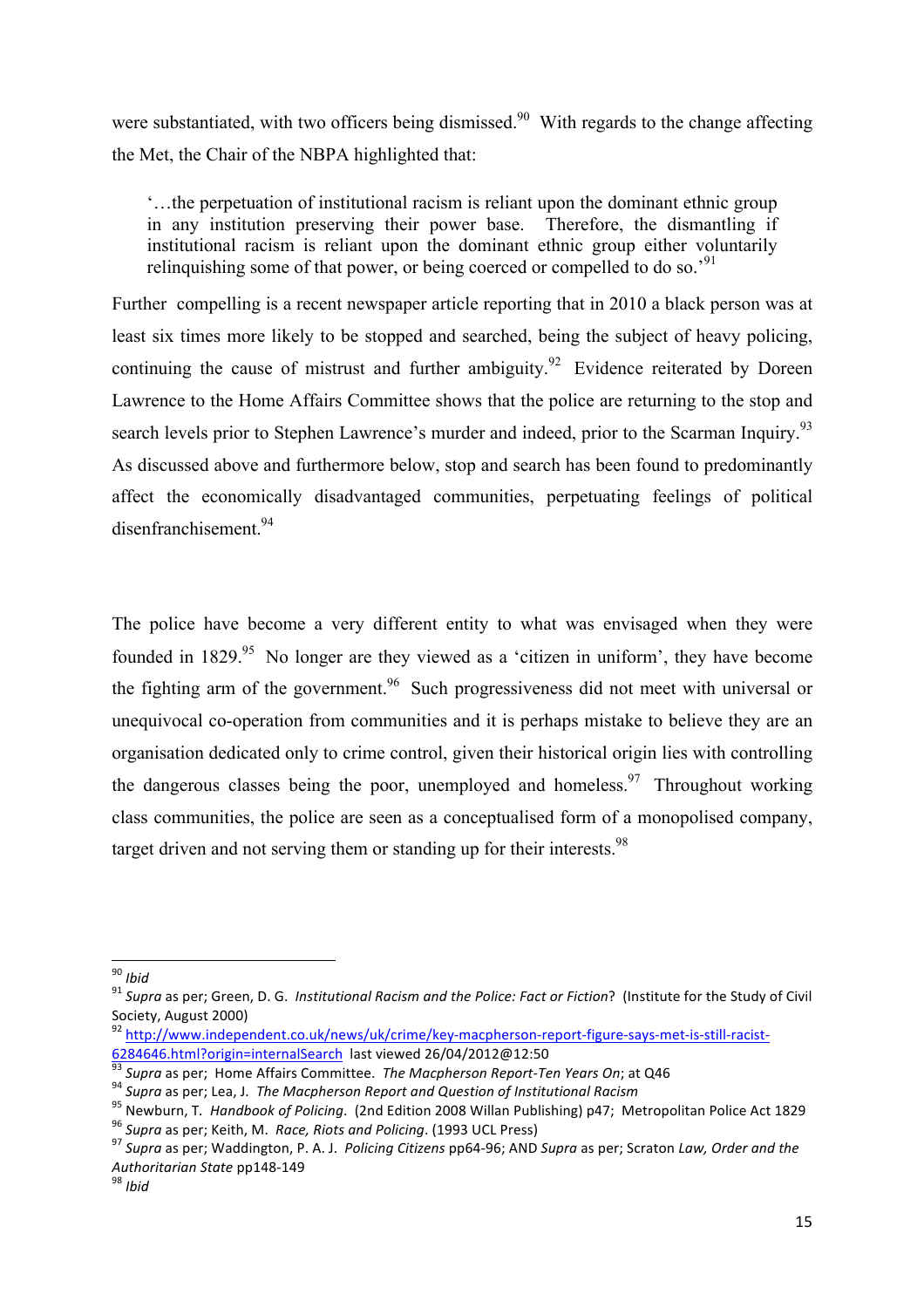The current economic climate perpetuating social exclusion and arguably creating an underclass of people with high rates of poverty, has meant the functioning of the police has become more prominent.<sup>99</sup> Although there is evidence to suggest that the use of stop and search produces very little charges or convictions, it is inevitable that such will be instigated disproportionately.<sup>100</sup> Lea furnishes evidence for this submission, confirming that as a result there will be more allegations of racism as a by-product as police attempt to deny such disproportionate stop rates.<sup>101</sup> Furthermore, it is highlighted by Scraton that the poor and unemployed experience a greater chance of being arrested evidencing such shared collective assumptions as discussed above.<sup>102</sup> Scarman and Macpherson both had issues with stop and search, with the latter Report calling for more regulation to minimise the deployment of racist stereotyping. His innovation was to recommend closing the loophole whereby the police can circumvent PACE by recording stops as voluntary or under the drugs or traffic legislation. Former Home Secretary David Blunket imposed two changes both involving written reporting for stops falling outside the ambit of PACE in an attempt to follow the recommendation.<sup>103</sup> The high level of autonomy and discretion afforded to officers on the street to this regard was underlined by Home Office research, confirming that this aspect remains an enduring problem at the heart of any attempt to regulate how officers behave.<sup>104</sup> Doreen Lawrence criticised the very aspect of such behaviour and accountability, showing further concerns that the police may well be engaged in racial profiling.<sup>105</sup> Despite her positive approval of changes happening in the Met due to training, she voices concern that there may still be communicational issues between senior officers and officers on the street. $106$ 

For Ignatieff race awareness is not the way forward, it is equal justice for all in society. His concern is that Macpherson's Report has sought to 'racialise' encounters between the community and police, which are both unbeneficial and damaging.<sup>107</sup> It could perhaps be argued that another impact coming out of the findings of Macpherson and the media attention

<sup>&</sup>lt;sup>99</sup> Supra as per; Lea, J. The Macpherson Report and Question of Institutional Racism

<sup>&</sup>lt;sup>100</sup> Sanders, A., Young, R. & Burton, M. Criminal Justice. (4th Edition 2010, Oxford University Press) pp97-128<br><sup>101</sup> Supra as per; Lea, J. The Macpherson Report and Question of Institutional Racism<br><sup>102</sup> Supra as per; S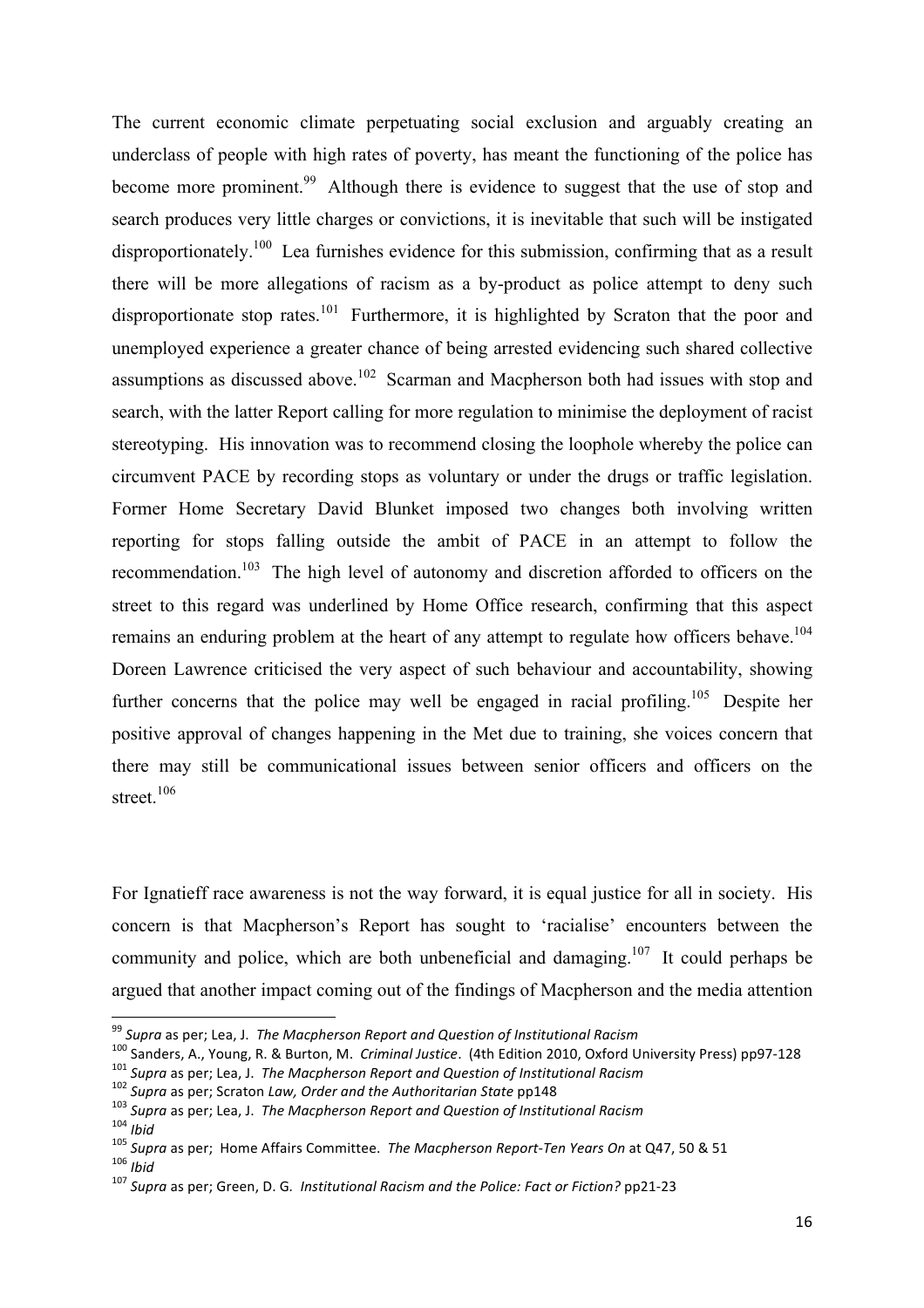surrounding the publication of the Report is members of the community may be more willing to accuse the police of being racist when they are not, to avert criminality and justice. Furthermore Ignatieff advocates for a 'dose of liberal realism' borrowing from 'Isaiah Berlin', and simply to distinguish between positive and negative tolerance.<sup>108</sup> Although Ignatieff makes a good point towards a happy indifference, covert individualised racism and institutional racism that causes inequality and unconscionable unfairness, must be admitted to exist by organisations like the police and dealt with effectively if the UK is to become a successful multi-racial society in the face of growing international connections and business.<sup>109</sup> Still disconcertingly is that following the Macpherson Report, some senior officers expressly did not buy into the whole idea of institutional racism, confirming that it was a mistake, bad for morale and misleading.<sup>110</sup> However, the ACPO produced the 'Guide to Identifying and Combating Hate Crime' in response to Macpherson's Report.<sup>111</sup> This innovative document was created in order to help police officers understand and assist them to recognise race crime in a more sensitive manor.<sup>112</sup>

## Conclusion:

As discussed Scarman's assertions were clearly a political diversion strategy, indeed a whitewash in which he reduced objective institutionalised racism to an individualised small matter of few low ranking officers' prejudicial actions. Following the Macpherson Report, the recommendations have had a legal impact, becoming enshrined in legislation evidenced by the applicability of the RRA 2002 to the actions of individual police officers, the institution and other public bodies.<sup>113</sup> It has been shown however, the racist operation of the police and the occupational culture potentially reinforces the racist views of individuals.<sup>114</sup> Regardless of Macpherson, recognising and defining what amounts to institutional racism, it appears that covert racism is a fundamental part of today's society, with overtness being

<sup>&</sup>lt;u> 1989 - Johann Stein, fransk politiker (d. 1989)</u>

<sup>108</sup> *Ibid*<br><sup>108</sup> *Ibid*<br><sup>110</sup> *Supra* as per; Hall, N., Grieve, J & Savage, S. P. Policing and the Legacy of Lawrence p111 as per Bob Lambert<br><sup>111</sup> http://news.bbc.co.uk/1/hi/uk/919994.stm last viewed 03/05/2012@6pm

 $\frac{112}{112}$ Supra as per; Ormerod, D. Smith & Hogan Criminal Law<br>  $\frac{113}{114}$  http://socialistworker.co.uk/art.php?id=28145 last viewed 26/04/2012@1:20pm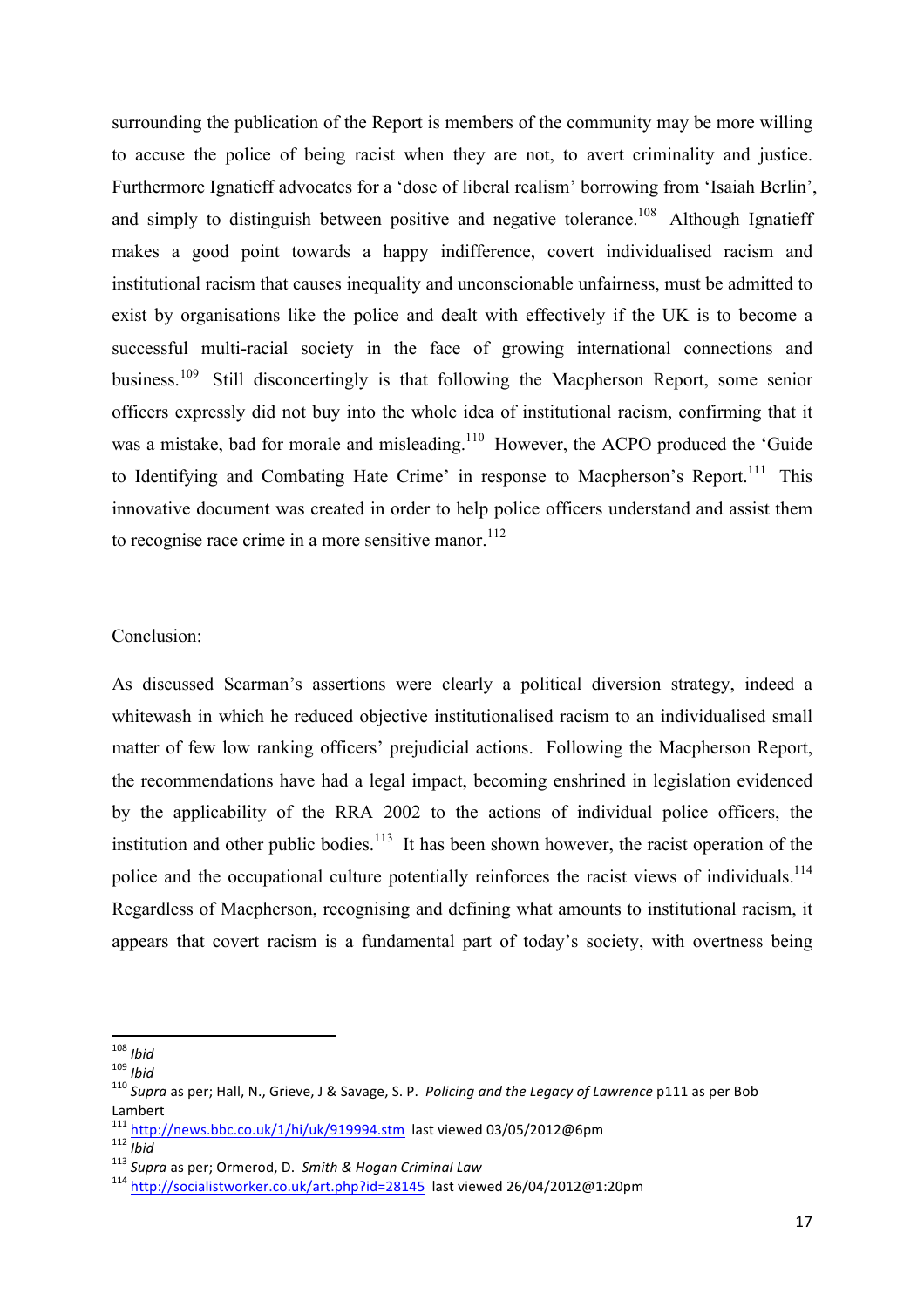enhanced in times of austerity.<sup>115</sup> Despite such hard work and determination seen throughout the Macpherson Inquiry, it is disappointing to learn that Dr Stone still believes the Met remain institutionally racist. It is not just the Met this applies to and as seen in the investigation into the murder of Anthony Walker in Merseyside in 2005, a racially motivated murder can produce a very different story.<sup>116</sup> It could be argued however, that the investigation team were thorough so as to dismiss any notion of racism, making perhaps defensible decisions.<sup>117</sup> New revelations with regards the extent of alleged corruption by Detective Sergeant John Davidson in to Stephen Lawrence's murder would appear to undermine the Macpherson Report, given that had such evidence had been made available he may have found another fourth reason for the initial failure. Following such revelations perhaps another Inquiry should be held. It has been further evidenced by Doreen Lawrence at the Home affairs Committee that the police still stop and search members of the community disproportionately and remain unaccountable to the community to which they serve.<sup>118</sup>

Considering historical accounts from 1981 with the then UK Prime Minister, Margret Thatcher's virulent attack towards the 'fascist left', backed by conservatism policing and a right wing media, it is not surprising that people felt politically disenfranchised at the time. Peaceful protestors engaging in strike action were and still are marginalised by government and the press, impliedly criminalising such actions with members of the action and community being subject to heavy policing.<sup>119</sup> Disconcertingly, during the last Labour Government David Blunket appeared to cave in to pressure from police chiefs and the right wing media, leading to his abandonment of the whole idea of institutionalised racism within the police.<sup>120</sup> The clarity of the ensuing damage is being seen now within the recent news, showing that the police must stay focused and keep their eye on the racist pendulum. Taking into account the current UK Coalition Government's proposals, current levels of social exclusion and the appalling fiscal climate, evidencing further times of deepened austerity to come, it is argued the scene is set for another series of protest and perhaps public disorder and

 

 $115$  http://news.bbc.co.uk/1/hi/england/1702799.stm last viewed 03/05/2012@5pm; the race riots in Greater Manchester during the early 1990's; AND further in August 2011

<sup>&</sup>lt;sup>116</sup> http://news.bbc.co.uk/1/hi/england/merseyside/4477156.stm last viewed 30/04/2012@10am<br><sup>117</sup> lbid<br><sup>118</sup> Supra as per; Home Affairs Committee. *The Macpherson Report-Ten Years On*; per Doreen Lawrence at Q55<br><sup>119</sup> Sup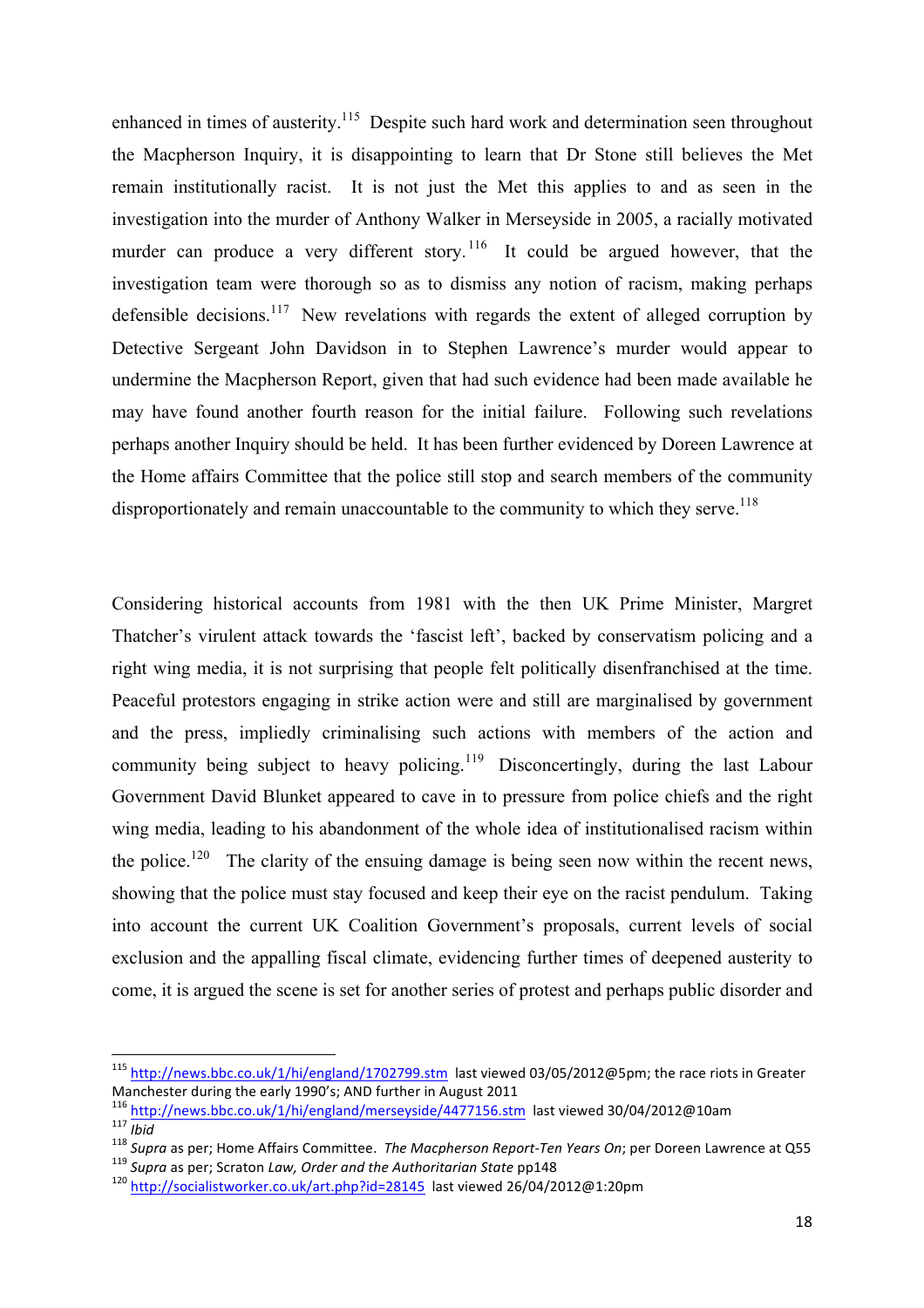riots similar to the disturbances in August  $2011$ .<sup>121</sup> This is exacerbated with the UK being back in recession, making the above assertion perceptible.<sup>122</sup> The conceptualisation of a racist, sexist, authoritarian police subculture has become the routine gist of a much progressive left political rhetoric and it is indeed not just politics.

<sup>&</sup>lt;sup>121</sup> Greer, C. & McLaughlin, E. We predict a riot? Public order policing, new media environments and the rise of the citizen journalist. (British Journal of Criminology 2010)

<sup>&</sup>lt;sup>122</sup> http://www.metro.co.uk/news/897315-uk-back-in-recession-but-david-cameron-vows-to-stick-withausterity last viewed 29/04/2012@2:44pm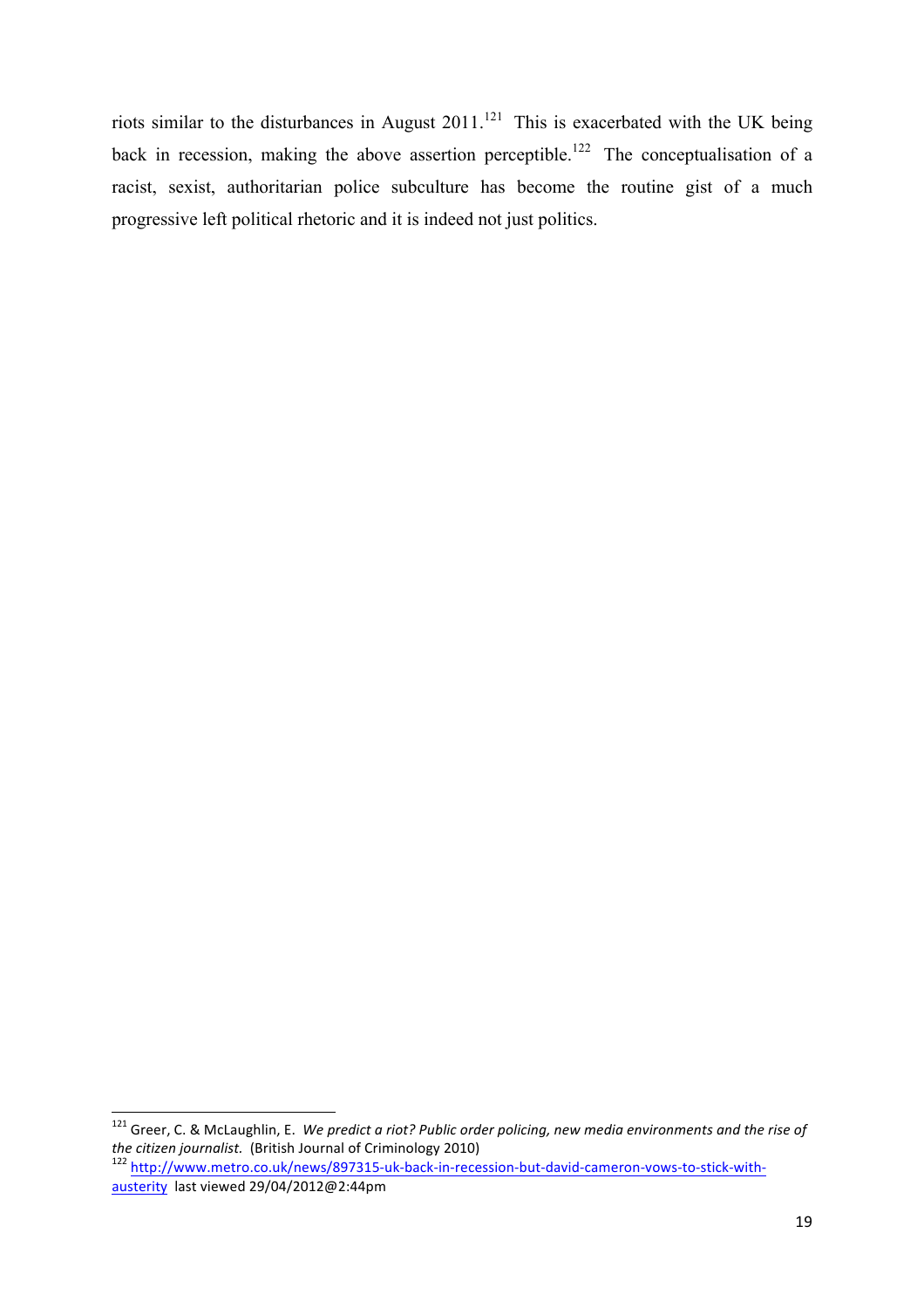Bibliography:

Baldwin, R. & Kinsey, R. *Police Powers & Politics*. (1982 Quartlet Books Ltd)

Ben, M. & Worpole, K. *Death in th*e *City.* (1986 Canary Press)

Brewer, J D., Guelke, A., Hume, I., Moxon-Browne, E. & Wilford, R. *The Police, Public Order and the State.* (1996 Macmillan Press Ltd.)

Brogden, M. & Nijhar, P. *Community Policing: National & International models and approaches.* (2005 Willian Publishing)

Burke, R. H. *Zero Tolerance Policing.* (1998 Perpetuating Press Ltd.)

Clements, P. *Policing a Diverse Society.* (2008 Oxford University Press)

Dickie, M. *A Visible Authority*. (Criminal Lawyer 2005)

Foster, J., Newburn, T & Souhami, A. *Assessing the impact of the Stephen Lawrence Inquiry*. (Home Office Research Study 294, Development and Statistics Directorate, October 2005)

Green, D. G. *Institutional Racism and the Police: Fact or Fiction?* (Institute for the Study of Civil Society, August 2000)

Greer, C. & McLaughlin, E. *We predict a riot? Public order policing, new media environments and the rise of the citizen journalist.* (British Journal of Criminology 2010)

Hall, N., Grieve, J & Savage, S. P. *Policing and the Legacy of Lawrence*. (2009 Willan Publishing)

Home Affairs Committee. *The Macpherson Report-Ten Years On.* (HC 427. London: The Stationary Office, 12<sup>th</sup> Report of Session 2008-2009, 2009)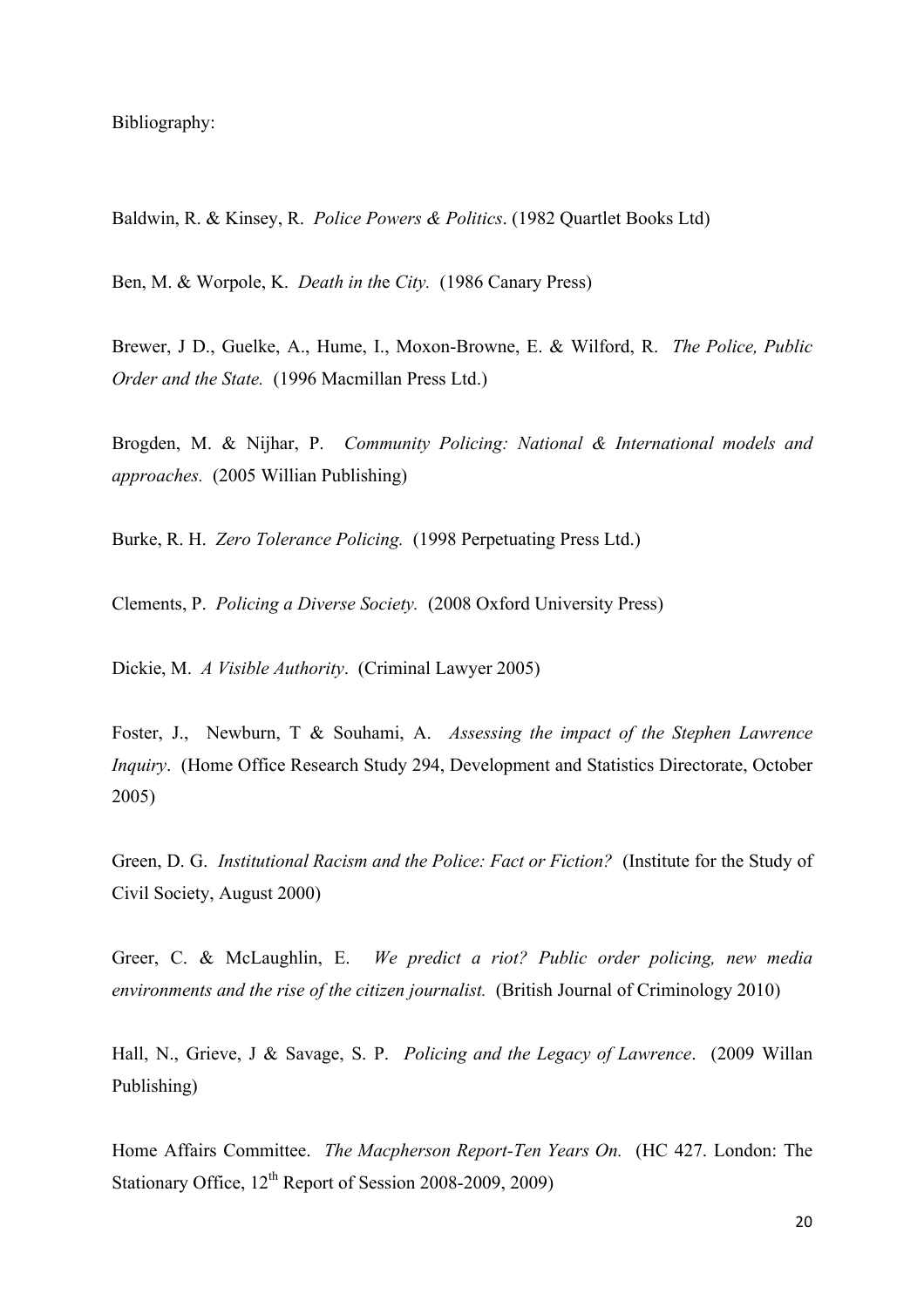Jason-Lloyd, L. *The future of public order control.* (Criminal Lawyer 2011)

Keith, M. *Race, Riots and Policing*. (1993 UCL Press)

Lea, J. *The Macpherson Report and Question of Institutional Racism.* (The Howard Journal of Criminal Justice, Volume 39, Issue 3, August 2000, pp219-233)

Macpherson, Lord. *The Stephen Lawrence Inquiry*. (Cm 4262-I, London: The Stationary Office 1999)

Manning, P. K. *The Study of Policing*. (Police Quarterly Vol. 8 No. 1, 2005, Sage Publications)

McGhee, D. *Intolerant Britain? Hate Citizenship and Difference*. (2005 Open University Press)

McLaughlin, E. *The New Policing.* (2007 Sage Publications)

Mead, D. *The New Law of Peaceful Protest: Rights and Regulation in the Human Rights Act Era.* (Public Law, Publication Review 2011)

Morgan, R. & Newburn, T. *The Future of Policing.* (1997 Clerendon Press)

Mucchielli, L. *Are we living in a more violent society? A socio-historical analysis of interpersonal violence in France, 1970s-present.* (British Journal of Criminology 2010)

Neal, S. *The Scarman Report, the Macpherson Report and the Media: how newspapers respond to race-centred social policy interventions*. (Journal of Social Policy, 2003, Volume 32, Issue 1, pp. 55–74.

Newburn, T. *Handbook of Policing.* (2<sup>nd</sup> Edition 2008 Willan Publishing)

Neyroud, P & Beckley, A. *Policing, Ethics and Human Rights*. (2009 Willan Publishing)